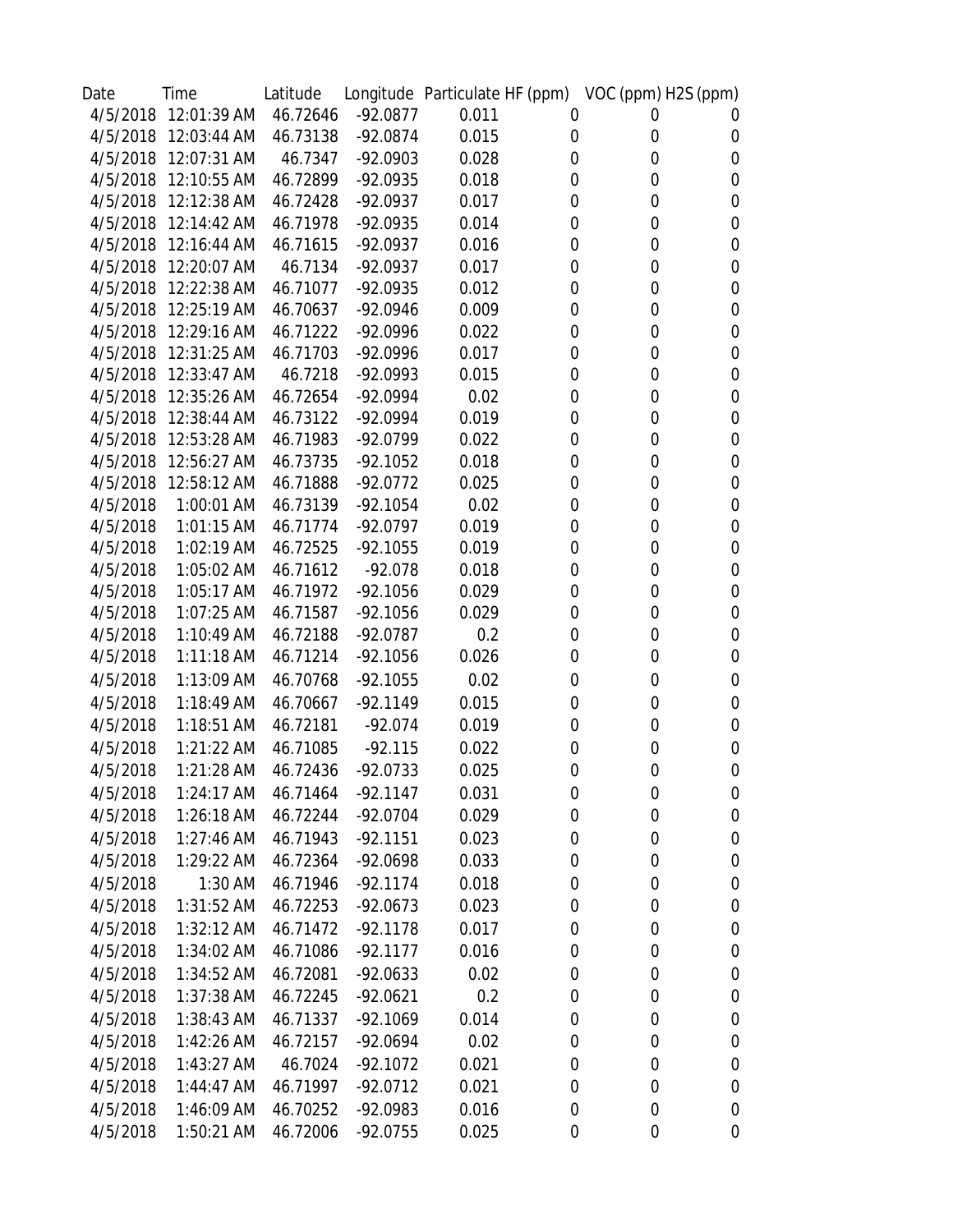| 4/5/2018 | 1:50:52 AM   | 46.70138 | $-92.0937$ | 0.013 | 0           | 0 | $\boldsymbol{0}$ |
|----------|--------------|----------|------------|-------|-------------|---|------------------|
| 4/5/2018 | 1:53:37 AM   | 46.71887 | $-92.0769$ | 0.024 | 0           | 0 | $\mathbf 0$      |
| 4/5/2018 | $1:55:39$ AM | 46.6966  | $-92.0974$ | 0.013 | $\mathbf 0$ | 0 | $\boldsymbol{0}$ |
| 4/5/2018 | 1:58:05 AM   | 46.71717 | $-92.0748$ | 0.024 | 0           | 0 | $\mathbf 0$      |
| 4/5/2018 | 1:59:04 AM   | 46.69866 | $-92.1056$ | 0.027 | 0           | 0 | $\mathbf 0$      |
| 4/5/2018 | 2:02:25 AM   | 46.6938  | $-92.1059$ | 0.014 | 0           | 0 | $\mathbf 0$      |
| 4/5/2018 | 2:05:53 AM   | 46.71593 | $-92.0769$ | 0.021 | 0           | 0 | $\boldsymbol{0}$ |
| 4/5/2018 | 2:09:52 AM   | 46.71499 | $-92.074$  |       | 0           | 0 | $\boldsymbol{0}$ |
| 4/5/2018 | 2:15:44 AM   | 46.7139  | $-92.0715$ | 0.022 | $\mathbf 0$ | 0 | $\mathbf 0$      |
| 4/5/2018 | 2:19:10 AM   | 46.71657 | $-92.0681$ | 0.024 | 0           | 0 | $\boldsymbol{0}$ |
| 4/5/2018 | 2:23:36 AM   | 46.71804 | $-92.064$  | 0.022 | 0           | 0 | $\mathbf 0$      |
| 4/5/2018 | 2:26:04 AM   | 46.71621 | $-92.0666$ | 0.025 | 0           | 0 | $\boldsymbol{0}$ |
| 4/5/2018 | 2:29:19 AM   | 46.71702 | $-92.0634$ | 0.024 | 0           | 0 | $\boldsymbol{0}$ |
| 4/5/2018 | 2:30:14 AM   | 46.68942 | $-92.0696$ |       | $\mathbf 0$ | 0 | $\mathbf 0$      |
| 4/5/2018 | 2:41:14 AM   | 46.71274 | $-92.061$  | 0.022 | 0           | 0 | 0                |
| 4/5/2018 | 2:44:02 AM   | 46.71286 | $-92.0611$ | 0.2   | $\mathbf 0$ | 0 | $\mathbf 0$      |
| 4/5/2018 | 2:47:46 AM   | 46.71256 | $-92.0588$ | 0.025 | 0           | 0 | $\boldsymbol{0}$ |
| 4/5/2018 | 2:53:14 AM   | 46.71016 | $-92.0595$ | 0.027 | 0           | 0 | $\boldsymbol{0}$ |
| 4/5/2018 | 2:59:26 AM   | 46.70762 | $-92.0611$ | 0.024 | 0           | 0 | $\boldsymbol{0}$ |
| 4/5/2018 | 3:03:56 AM   | 46.71019 | $-92.056$  | 0.025 | 0           | 0 | $\mathbf 0$      |
| 4/5/2018 | 3:06:17 AM   | 46.67271 | $-92.0761$ | 0.014 | 0           | 0 | $\mathbf 0$      |
| 4/5/2018 | 3:07:48 AM   | 46.71015 | $-92.053$  | 0.025 | 0           | 0 | $\mathbf 0$      |
| 4/5/2018 | 3:10:53 AM   | 46.66944 | $-92.084$  | 0.016 | 0           | 0 | $\mathbf 0$      |
| 4/5/2018 | $3:13:25$ AM | 46.66818 | $-92.0923$ | 0.018 | 0           | 0 | $\boldsymbol{0}$ |
| 4/5/2018 | 3:15:41 AM   | 46.66562 | $-92.0923$ | 0.015 | 0           | 0 | $\mathbf 0$      |
| 4/5/2018 | 3:18:27 AM   | 46.66538 | $-92.0865$ | 0.032 | $\mathbf 0$ | 0 | $\boldsymbol{0}$ |
| 4/5/2018 | 3:22:19 AM   | 46.66235 | $-92.0895$ | 0.022 | 0           | 0 | $\boldsymbol{0}$ |
| 4/5/2018 | 3:24:42 AM   | 46.7051  | $-92.05$   | 0.032 | $\mathbf 0$ | 0 | $\mathbf 0$      |
| 4/5/2018 | 3:26:54 AM   | 46.66591 | $-92.0992$ | 0.016 | 0           | 0 | $\boldsymbol{0}$ |
| 4/5/2018 | 3:28:59 AM   | 46.66608 | $-92.1044$ | 0.017 | 0           | 0 | $\boldsymbol{0}$ |
| 4/5/2018 | 3:29:38 AM   | 46.70166 | $-92.0554$ | 0.024 | $\mathbf 0$ | 0 | $\boldsymbol{0}$ |
| 4/5/2018 | $3:31:45$ AM | 46.67078 | $-92.1073$ | 0.022 | 0           | 0 | 0                |
| 4/5/2018 | 3:35:15 AM   | 46.6706  | $-92.0999$ | 0.019 | 0           | 0 | $\boldsymbol{0}$ |
| 4/5/2018 | 3:43:09 AM   | 46.69957 | $-92.1038$ | 0.02  | 0           | 0 | 0                |
| 4/5/2018 | 3:52:40 AM   | 46.70603 | $-92.0997$ | 0.018 | 0           | 0 | $\boldsymbol{0}$ |
| 4/5/2018 | 4:04:30 AM   | 46.70724 | $-92.0493$ | 0.035 | 0           | 0 | 0                |
| 4/5/2018 | 4:07:35 AM   | 46.72806 | $-92.1202$ | 0.017 | 0           | 0 | 0                |
| 4/5/2018 | 4:08:19 AM   | 46.70542 | $-92.0525$ | 0.033 | 0           | 0 | $\boldsymbol{0}$ |
| 4/5/2018 | 4:11:47 AM   | 46.72793 | $-92.1105$ | 0.016 | 0           | 0 | 0                |
| 4/5/2018 | 4:12:35 AM   | 46.70358 | $-92.0554$ | 0.033 | 0           | 0 | $\boldsymbol{0}$ |
| 4/5/2018 | 4:16:04 AM   | 46.7244  | $-92.1171$ | 0.018 | 0           | 0 | $\boldsymbol{0}$ |
| 4/5/2018 | 4:16:51 AM   | 46.70377 | $-92.0517$ | 0.04  | 0           | 0 | $\boldsymbol{0}$ |
| 4/5/2018 | 4:25:42 AM   | 46.69918 | $-92.0442$ |       |             | 0 | $\boldsymbol{0}$ |
| 4/5/2018 | 4:27:34 AM   | 46.69997 | $-92.116$  | 0.024 | 0           | 0 | $\boldsymbol{0}$ |
| 4/5/2018 | 4:31:03 AM   | 46.69737 | $-92.0473$ | 0.026 | $\mathbf 0$ | 0 | 0                |
| 4/5/2018 | 4:33:37 AM   | 46.6979  | $-92.0436$ | 0.023 | 0           | 0 | 0                |
| 4/5/2018 | 4:36:20 AM   | 46.70002 | $-92.0401$ | 0.024 | 0           | 0 | $\boldsymbol{0}$ |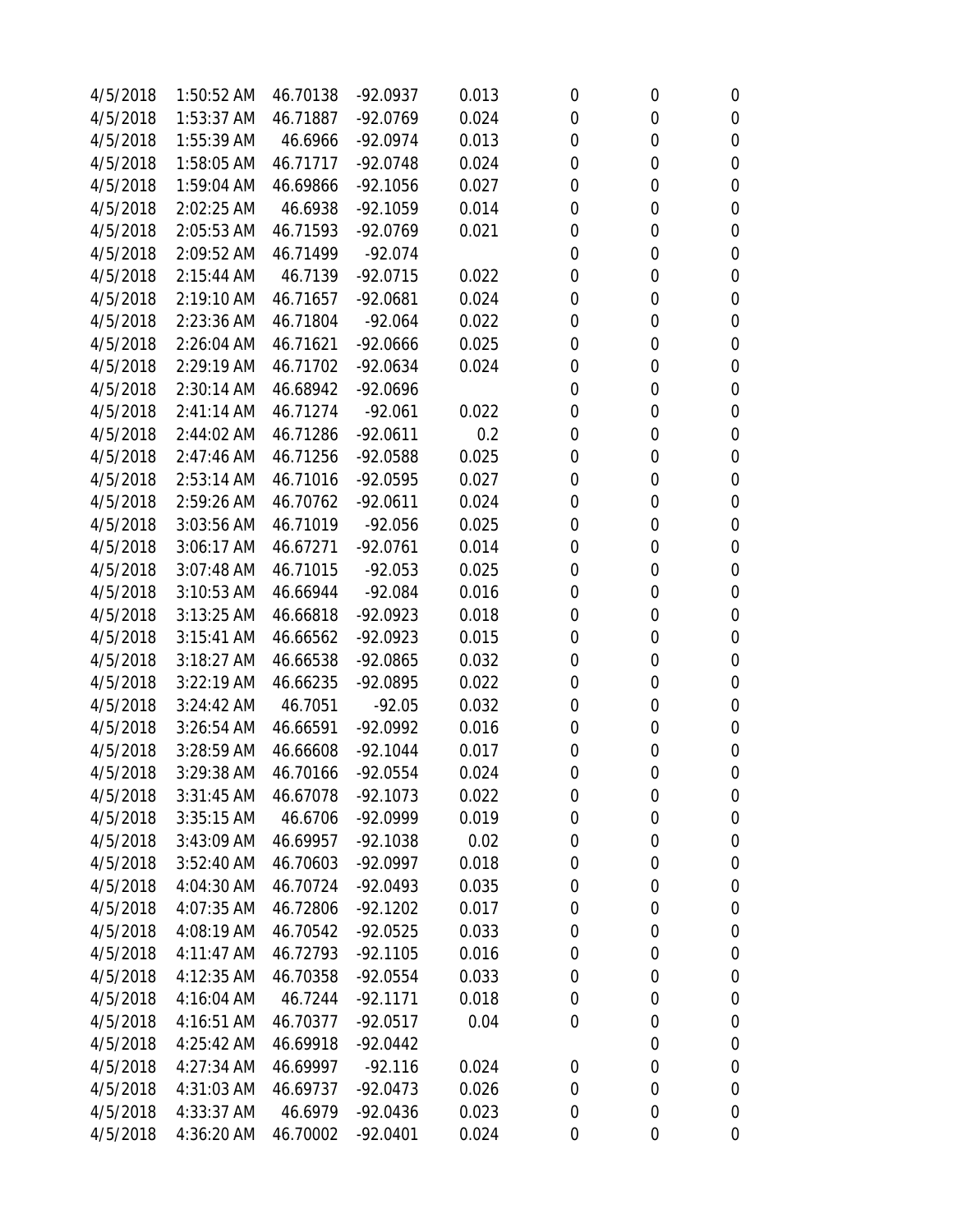| 4/5/2018 | 4:40:03 AM   | 46.69952 | $-92.0348$ | 0.025 | 0           | $\boldsymbol{0}$ | 0                |
|----------|--------------|----------|------------|-------|-------------|------------------|------------------|
| 4/5/2018 | 4:41:24 AM   | 46.73113 | $-92.092$  | 0.017 | $\mathbf 0$ | 0                | 0                |
| 4/5/2018 | 4:44:54 AM   | 46.69703 | $-92.0363$ | 0.022 | 0           | 0                | 0                |
| 4/5/2018 | $4:47:42$ AM | 46.69469 | $-92.0372$ | 0.023 | 0           | 0                | 0                |
| 4/5/2018 | 4:48:07 AM   | 46.72383 | $-92.0771$ | 0.018 | $\mathbf 0$ | 0                | 0                |
| 4/5/2018 | 4:54:33 AM   | 46.69261 | $-92.0433$ | 0.024 | 0           | 0                | $\mathbf 0$      |
| 4/5/2018 | 4:58:06 AM   | 46.68901 | $-92.0492$ | 0.021 | 0           | 0                | $\mathbf 0$      |
| 4/5/2018 | 5:04:35 AM   | 46.69838 | $-92.0428$ | 0.022 | 0           | 0                | $\mathbf 0$      |
| 4/5/2018 | 5:06:59 AM   | 46.69613 | $-92.0465$ | 0.022 | 0           | 0                | 0                |
| 4/5/2018 | 5:10:30 AM   | 46.69838 | $-92.049$  | 0.022 | 0           | 0                | 0                |
| 4/5/2018 | 5:12:42 AM   | 46.70013 | $-92.0454$ | 0.022 | 0           | 0                | $\mathbf 0$      |
| 4/5/2018 | 5:18:47 AM   | 46.69147 | $-92.027$  | 0.023 | $\mathbf 0$ | 0                | 0                |
| 4/5/2018 | 5:21:20 AM   | 46.69129 | $-92.0241$ | 0.022 | 0           | 0                | $\mathbf 0$      |
| 4/5/2018 | 5:24:25 AM   | 46.68729 | $-92.0791$ | 0.016 | 0           | 0                | $\boldsymbol{0}$ |
| 4/5/2018 | 5:26:48 AM   | 46.68635 | $-92.0296$ | 0.023 | 0           | 0                | $\mathbf 0$      |
| 4/5/2018 | 5:27:14 AM   | 46.67742 | $-92.0896$ | 0.012 | 0           | 0                | 0                |
| 4/5/2018 | 5:28:26 AM   | 46.67636 | $-92.0916$ | 0.012 | $\mathbf 0$ | 0                | 0                |
| 4/5/2018 | 5:29:28 AM   | 46.67503 | $-92.0937$ | 0.015 | 0           | 0                | $\boldsymbol{0}$ |
| 4/5/2018 | 5:31:02 AM   | 46.67334 | $-92.0965$ | 0.013 | 0           | 0                | 0                |
| 4/5/2018 | 5:32:02 AM   | 46.67202 | $-92.0983$ | 0.019 | 0           | 0                | $\mathbf 0$      |
| 4/5/2018 | 5:32:22 AM   | 46.68041 | $-92.0391$ | 0.022 | $\mathbf 0$ | 0                | $\mathbf 0$      |
| 4/5/2018 | 5:33:04 AM   | 46.67063 | $-92.0983$ | 0.023 | 0           | 0                | 0                |
| 4/5/2018 | 5:34:19 AM   | 46.66955 | $-92.0983$ | 0.014 | 0           | 0                | 0                |
| 4/5/2018 | 5:35:14 AM   | 46.66939 | $-92.0968$ | 0.014 | $\mathbf 0$ | 0                | 0                |
| 4/5/2018 | 5:36:39 AM   | 46.66938 | $-92.0951$ | 0.014 | 0           | 0                | $\mathbf 0$      |
| 4/5/2018 | 5:37:06 AM   | 46.6694  | $-92.0938$ | 0.021 | $\mathbf 0$ | 0                | $\mathbf 0$      |
| 4/5/2018 | 5:38:45 AM   | 46.66938 | $-92.0921$ | 0.014 | 0           | 0                | 0                |
| 4/5/2018 | 5:39:18 AM   | 46.67486 | $-92.0394$ | 0.022 | 0           | 0                | 0                |
| 4/5/2018 | 5:40:38 AM   | 46.66943 | -92.0889   | 0.014 | 0           | 0                | 0                |
| 4/5/2018 | 5:42:11 AM   | 46.66947 | $-92.0865$ | 0.013 | 0           | 0                | $\mathbf 0$      |
| 4/5/2018 | 5:42:16 AM   | 46.67233 | $-92.0434$ | 0.025 | $\mathbf 0$ | $\mathbf 0$      | $\mathbf 0$      |
| 4/5/2018 | 5:43:36 AM   | 46.66937 | $-92.0826$ | 0.021 | 0           | 0                | 0                |
| 4/5/2018 | 5:45:08 AM   | 46.66928 | $-92.0806$ | 0.014 | $\mathbf 0$ | $\boldsymbol{0}$ | 0                |
| 4/5/2018 | 5:46:43 AM   | 46.66972 | $-92.0773$ | 0.021 | $\mathbf 0$ | $\boldsymbol{0}$ | 0                |
| 4/5/2018 | 5:46:52 AM   | 46.66856 | $-92.049$  |       |             |                  |                  |
| 4/5/2018 | 5:48:17 AM   | 46.66981 | $-92.0748$ | 0.013 | 0           | $\boldsymbol{0}$ | $\boldsymbol{0}$ |
| 4/5/2018 | 5:51:03 AM   | 46.66977 | $-92.0693$ | 0.011 | 0           | $\boldsymbol{0}$ | 0                |
| 4/5/2018 | 5:52:44 AM   | 46.66347 | $-92.0582$ | 0.021 | 0           | $\boldsymbol{0}$ | 0                |
| 4/5/2018 | 5:52:51 AM   | 46.6707  | $-92.0663$ | 0.014 | 0           | 0                | 0                |
| 4/5/2018 | 5:54:54 AM   | 46.6724  | $-92.0665$ | 0.014 | $\mathbf 0$ | 0                | 0                |
| 4/5/2018 | 5:56:08 AM   | 46.67164 | $-92.0664$ | 0.019 | 0           | 0                | 0                |
| 4/5/2018 | 5:57:35 AM   | 46.67109 | $-92.0769$ | 0.012 | 0           | 0                | 0                |
| 4/5/2018 | 6:00:30 AM   | 46.6692  | $-92.0924$ | 0.016 | $\mathbf 0$ | $\boldsymbol{0}$ | 0                |
| 4/5/2018 | 6:03:15 AM   | 46.66811 | $-92.0937$ | 0.021 | 0           | 0                | 0                |
| 4/5/2018 | 6:04:38 AM   | 46.66692 | $-92.094$  | 0.014 | $\mathbf 0$ | $\boldsymbol{0}$ | 0                |
| 4/5/2018 | 6:06:34 AM   | 46.66587 | $-92.0939$ | 0.015 | 0           | 0                | 0                |
| 4/5/2018 | $6:07:27$ AM | 46.66588 | -92.0938   | 0.013 | 0           | $\boldsymbol{0}$ | 0                |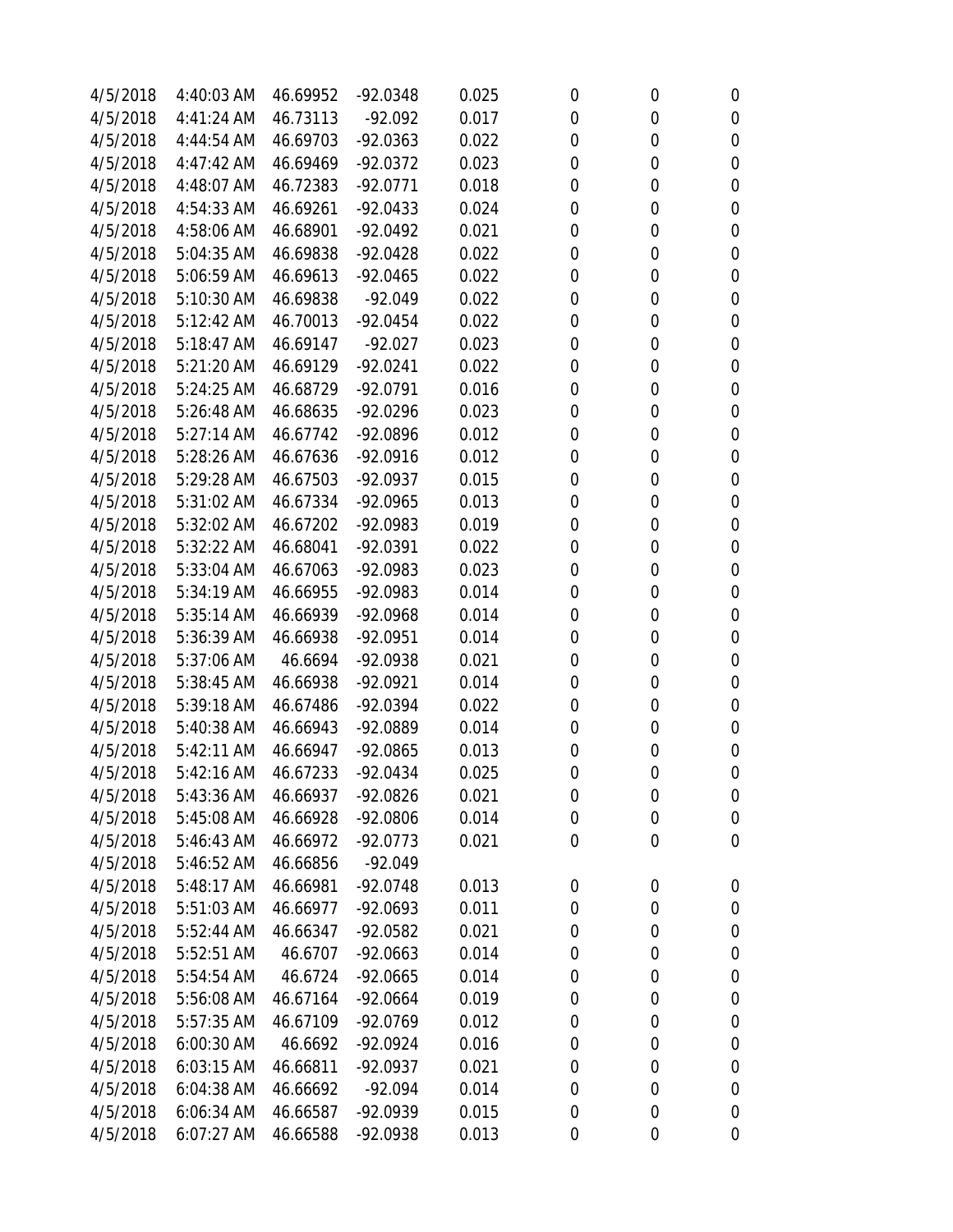| 4/5/2018 | 6:09 AM    | 46.6657  | $-92.0914$ | 0.013 | 0 | 0           | 0                |
|----------|------------|----------|------------|-------|---|-------------|------------------|
| 4/5/2018 | 6:10:52 AM | 46.66555 | $-92.0894$ | 0.014 | 0 | 0           | 0                |
| 4/5/2018 | 6:11:46 AM | 46.66439 | -92.0896   | 0.022 | 0 | 0           | 0                |
| 4/5/2018 | 6:14:32 AM | 46.66578 | $-92.0882$ | 0.017 | 0 | 0           | 0                |
| 4/5/2018 | 6:17:05 AM | 46.66589 | $-92.0953$ | 0.016 | 0 | $\mathbf 0$ | 0                |
| 4/5/2018 | 6:18:58 AM | 46.66687 | $-92.0953$ | 0.015 | 0 | 0           | 0                |
| 4/5/2018 | 6:20:23 AM | 46.66809 | $-92.0953$ | 0.015 | 0 | 0           | 0                |
| 4/5/2018 | 6:21:59 AM | 46.66697 | $-92.0969$ | 0.015 | 0 | 0           | 0                |
| 4/5/2018 | 6:23:27 AM | 46.66574 | $-92.0969$ | 0.019 | 0 | 0           | 0                |
| 4/5/2018 | 6:25:20 AM | 46.66688 | -92.0983   | 0.016 | 0 | 0           | 0                |
| 4/5/2018 | 6:27:01 AM | 46.66806 | $-92.0983$ | 0.017 |   | 0           | 0                |
| 4/5/2018 | 6:29:56 AM | 46.67338 | $-92.0982$ | 0.02  | 0 | 0           | 0                |
| 4/5/2018 | 6:32:09 AM | 46.67497 | -92.0984   | 0.019 | 0 | 0           | 0                |
| 4/5/2018 | 6:34:50 AM | 46.68432 | -92.0988   | 0.018 | 0 | 0           | 0                |
| 4/5/2018 | 7:45:52 AM | 46.67536 | -92.0932   | 0.016 | 0 | 0           | $\mathbf 0$      |
| 4/5/2018 | 7:48:14 AM | 46.71657 | $-92.0721$ | 0.022 |   | 0           | 0                |
| 4/5/2018 | 7:56:03 AM | 46.71681 | $-92.0739$ | 0.022 | 0 | 0           | 0                |
| 4/5/2018 | 7:59:56 AM | 46.71904 | $-92.0736$ | 0.022 | 0 | 0           | 0                |
| 4/5/2018 | 8:03:39 AM | 46.71983 | $-92.073$  | 0.022 | 0 | $\mathbf 0$ | 0                |
| 4/5/2018 | 8:05:47 AM | 46.71954 | $-92.0764$ | 0.021 | 0 | 0           | $\mathbf 0$      |
| 4/5/2018 | 8:08:08 AM | 46.72129 | $-92.0772$ | 0.023 | 0 | 0           | $\boldsymbol{0}$ |
| 4/5/2018 | 8:08:50 AM | 46.67341 | $-92.0953$ | 0.014 | 0 | 0           | 0                |
| 4/5/2018 | 8:10:14 AM | 46.72105 | $-92.0733$ | 0.025 | 0 | 0           | 0                |
| 4/5/2018 | 8:11:24 AM | 46.71967 | $-92.0705$ | 0.027 | 0 | 0           | 0                |
| 4/5/2018 | 8:13:23 AM | 46.718   | $-92.0683$ | 0.025 | 0 | 0           | 0                |
| 4/5/2018 | 8:15:41 AM | 46.71586 | $-92.0651$ | 0.026 | 0 | 0           | 0                |
| 4/5/2018 | 8:18:34 AM | 46.71363 | $-92.0617$ | 0.025 | 0 | 0           | $\mathbf 0$      |
| 4/5/2018 | 8:20:10 AM | 46.71185 | $-92.0595$ | 0.023 | 0 | 0           | $\mathbf 0$      |
| 4/5/2018 | 8:20:19 AM | 46.67278 | $-92.096$  |       |   |             |                  |
| 4/5/2018 | 8:21:47 AM | 46.70897 | $-92.0558$ | 0.024 | 0 | 0           | 0                |
| 4/5/2018 | 8:21:54 AM | 46.67275 | $-92.096$  | 0.014 | 0 | $\mathbf 0$ | 0                |
| 4/5/2018 | 8:23:30 AM | 46.70536 | $-92.0517$ | 0.024 | 0 | 0           | 0                |
| 4/5/2018 | 8:25:27 AM | 46.70294 | $-92.0481$ | 0.023 | 0 | 0           | 0                |
| 4/5/2018 | 8:26:47 AM | 46.67163 | $-92.0975$ | 0.018 | 0 | 0           | 0                |
| 4/5/2018 | 8:27:32 AM | 46.69803 | $-92.0419$ | 0.021 | 0 | 0           | 0                |
| 4/5/2018 | 8:29:39 AM | 46.69501 | $-92.0384$ | 0.018 | 0 | 0           | 0                |
| 4/5/2018 | 8:30:45 AM | 46.67079 | $-92.0994$ | 0.014 | 0 | 0           | 0                |
| 4/5/2018 | 8:32:09 AM | 46.6966  | $-92.0414$ | 0.017 | 0 | 0           | 0                |
| 4/5/2018 | 8:33:09 AM | 46.66899 | $-92.1$    | 0.016 | 0 | 0           | 0                |
| 4/5/2018 | 8:34 AM    | 46.69856 | $-92.0441$ | 0.016 | 0 | 0           | 0                |
| 4/5/2018 | 8:35:26 AM | 46.66872 | $-92.1014$ | 0.014 | 0 | 0           | 0                |
| 4/5/2018 | 8:35:47 AM | 46.70202 | $-92.0485$ | 0.016 | 0 | 0           | 0                |
| 4/5/2018 | 8:39:23 AM | 46.70039 | $-92.0427$ | 0.017 | 0 | 0           | 0                |
| 4/5/2018 | 8:42:55 AM | 46.68846 | $-92.0262$ | 0.017 | 0 | 0           | 0                |
| 4/5/2018 | 8:43:47 AM | 46.66772 | $-92.1028$ | 0.014 | 0 | 0           | 0                |
| 4/5/2018 | 8:46:34 AM | 46.66634 | $-92.1033$ | 0.017 | 0 | 0           | 0                |
| 4/5/2018 | 8:46:43 AM | 46.67569 | $-92.0379$ | 0.017 | 0 | 0           | 0                |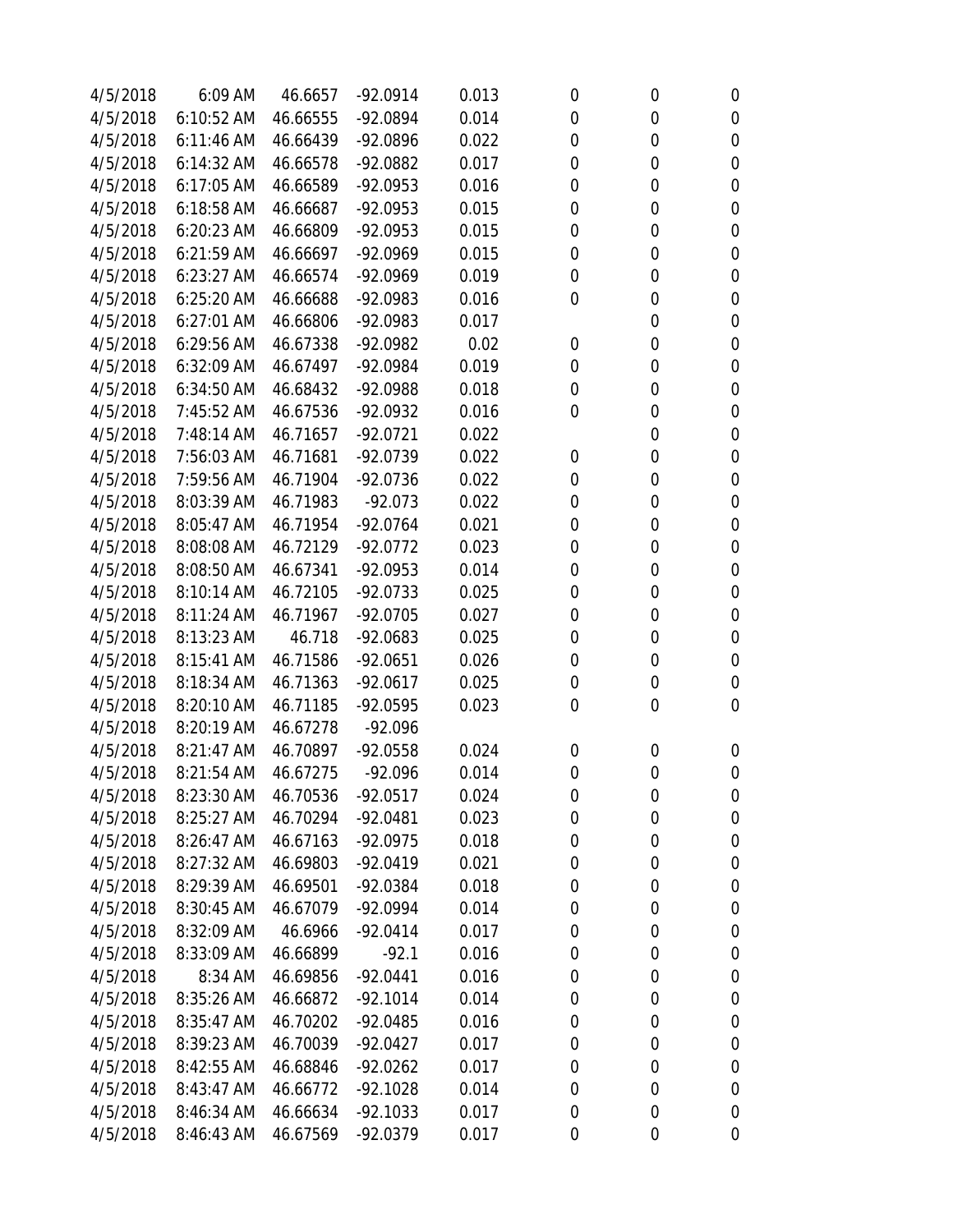| 4/5/2018 | 8:48:56 AM           | 46.66759 | $-92.1039$ | 0.013 | 0           | 0                | 0           |
|----------|----------------------|----------|------------|-------|-------------|------------------|-------------|
| 4/5/2018 | 8:49:49 AM           | 46.66425 | $-92.0605$ | 0.015 | 0           | 0                | 0           |
| 4/5/2018 | 8:50:44 AM           | 46.66955 | $-92.068$  | 0.016 | 0           | 0                | 0           |
| 4/5/2018 | 8:53:45 AM           | 46.66845 | $-92.0939$ | 0.022 | 0           | 0                | $\mathbf 0$ |
| 4/5/2018 | 8:55:15 AM           | 46.66804 | $-92.0952$ | 0.017 | 0           | 0                | 0           |
| 4/5/2018 | 8:56:25 AM           | 46.66891 | $-92.0952$ | 0.024 | 0           | 0                | $\mathbf 0$ |
| 4/5/2018 | 8:57:28 AM           | 46.6701  | $-92.0953$ | 0.015 | 0           | 0                | $\mathbf 0$ |
| 4/5/2018 | 9:06:16 AM           | 46.66556 | $-92.1058$ | 0.013 | 0           | 0                | 0           |
| 4/5/2018 | 9:09:04 AM           | 46.66946 | $-92.1005$ | 0.028 | 0           | 0                | 0           |
| 4/5/2018 | 9:09:08 AM           | 46.66559 | $-92.1084$ | 0.013 | 0           | 0                | 0           |
| 4/5/2018 | 9:11:34 AM           | 46.66724 | $-92.1082$ | 0.013 | 0           | 0                | $\mathbf 0$ |
| 4/5/2018 | 9:13:07 AM           | 46.66871 | $-92.0953$ | 0.017 | 0           | 0                | $\mathbf 0$ |
| 4/5/2018 | 9:14:52 AM           | 46.66602 | $-92.0954$ | 0.013 | 0           | 0                | $\mathbf 0$ |
| 4/5/2018 | 9:15:07 AM           | 46.67065 | $-92.1073$ | 0.012 | 0           | 0                | $\mathbf 0$ |
| 4/5/2018 | 9:16:39 AM           | 46.66574 | $-92.0938$ | 0.015 | 0           | 0                | $\mathbf 0$ |
| 4/5/2018 | 9:17:06 AM           | 46.67243 | $-92.1069$ | 0.012 | 0           | 0                | 0           |
| 4/5/2018 | 9:18:34 AM           | 46.66869 | $-92.0938$ | 0.022 | 0           | 0                | 0           |
| 4/5/2018 | 9:20:15 AM           | 46.67461 | $-92.1071$ | 0.014 | 0           | 0                | $\mathbf 0$ |
| 4/5/2018 | 9:23:04 AM           | 46.67633 | $-92.1077$ | 0.011 | 0           | 0                | 0           |
| 4/5/2018 | 9:24:51 AM           | 46.6729  | $-92.0746$ | 0.016 | 0           | 0                | $\mathbf 0$ |
| 4/5/2018 | 9:25:25 AM           | 46.67577 | $-92.1049$ | 0.011 | 0           | 0                | $\mathbf 0$ |
| 4/5/2018 | 9:26:09 AM           | 46.673   | $-92.0767$ | 0.015 | 0           | 0                | 0           |
| 4/5/2018 | 9:27:52 AM           | 46.67709 | $-92.1037$ | 0.012 | 0           | 0                | $\mathbf 0$ |
| 4/5/2018 | 9:30:38 AM           | 46.66307 | $-92.0572$ | 0.013 | 0           | 0                | 0           |
| 4/5/2018 | 9:32:11 AM           | 46.67518 | $-92.103$  | 0.011 | 0           | 0                | 0           |
| 4/5/2018 | 9:33:46 AM           | 46.67272 | $-92.043$  | 0.018 | 0           | 0                | $\mathbf 0$ |
| 4/5/2018 | 9:34:01 AM           | 46.67517 | $-92.1011$ | 0.012 | 0           | 0                | 0           |
| 4/5/2018 | 9:36:48 AM           | 46.68497 | $-92.0304$ | 0.016 | 0           | 0                | 0           |
| 4/5/2018 | 9:40:17 AM           | 46.68735 | $-92.031$  | 0.014 | 0           | 0                | 0           |
| 4/5/2018 | 9:40:43 AM           | 46.67501 | $-92.101$  | 0.011 |             | 0                | 0           |
| 4/5/2018 | 9:42:29 AM           | 46.68704 | $-92.0297$ | 0.013 | 0           | 0                | $\mathbf 0$ |
| 4/5/2018 | 9:42:49 AM           | 46.6776  | $-92.0978$ | 0.013 |             | $\boldsymbol{0}$ | 0           |
| 4/5/2018 | 9:44:09 AM           | 46.69028 | $-92.0299$ | 0.014 | 0           | 0                | 0           |
| 4/5/2018 | 9:46:19 AM           | 46.69077 | $-92.0282$ | 0.015 | 0           | 0                | 0           |
| 4/5/2018 | 9:47:06 AM           | 46.67407 | $-92.0968$ | 0.012 | 0           | 0                | 0           |
| 4/5/2018 | 9:48:56 AM           | 46.67497 | $-92.0976$ | 0.012 | 0           | 0                | 0           |
| 4/5/2018 | 9:49:11 AM           | 46.69258 | $-92.0254$ | 0.017 | 0           | 0                | 0           |
| 4/5/2018 | 9:50:06 AM           | 46.68989 | $-92.0763$ |       |             | 0                | 0           |
| 4/5/2018 | 9:53:49 AM           | 46.67243 | $-92.1011$ | 0.012 | $\mathbf 0$ | 0                | 0           |
| 4/5/2018 | 9:55:18 AM           | 46.67199 | $-92.1012$ | 0.013 | 0           | 0                | 0           |
| 4/5/2018 | 9:58:19 AM           | 46.70437 | $-92.0422$ | 0.014 |             | 0                | 0           |
| 4/5/2018 | 9:58:34 AM           | 46.67065 | $-92.1031$ | 0.012 | 0           | 0                | 0           |
| 4/5/2018 | 10:09:29 AM          | 46.66591 | $-92.1102$ | 0.012 | 0           | 0                | 0           |
| 4/5/2018 | 10:13:32 AM          | 46.66508 | $-92.1$    | 0.012 | 0           | 0                | 0           |
| 4/5/2018 | 10:16:12 AM          | 46.66345 | $-92.1009$ | 0.012 | 0           | 0                | 0           |
| 4/5/2018 | 10:19:41 AM          | 46.69807 | $-92.0381$ | 0.017 | 0           | 0                | 0           |
|          | 4/5/2018 10:19:43 AM | 46.66565 | $-92.0963$ | 0.012 | 0           | 0                | 0           |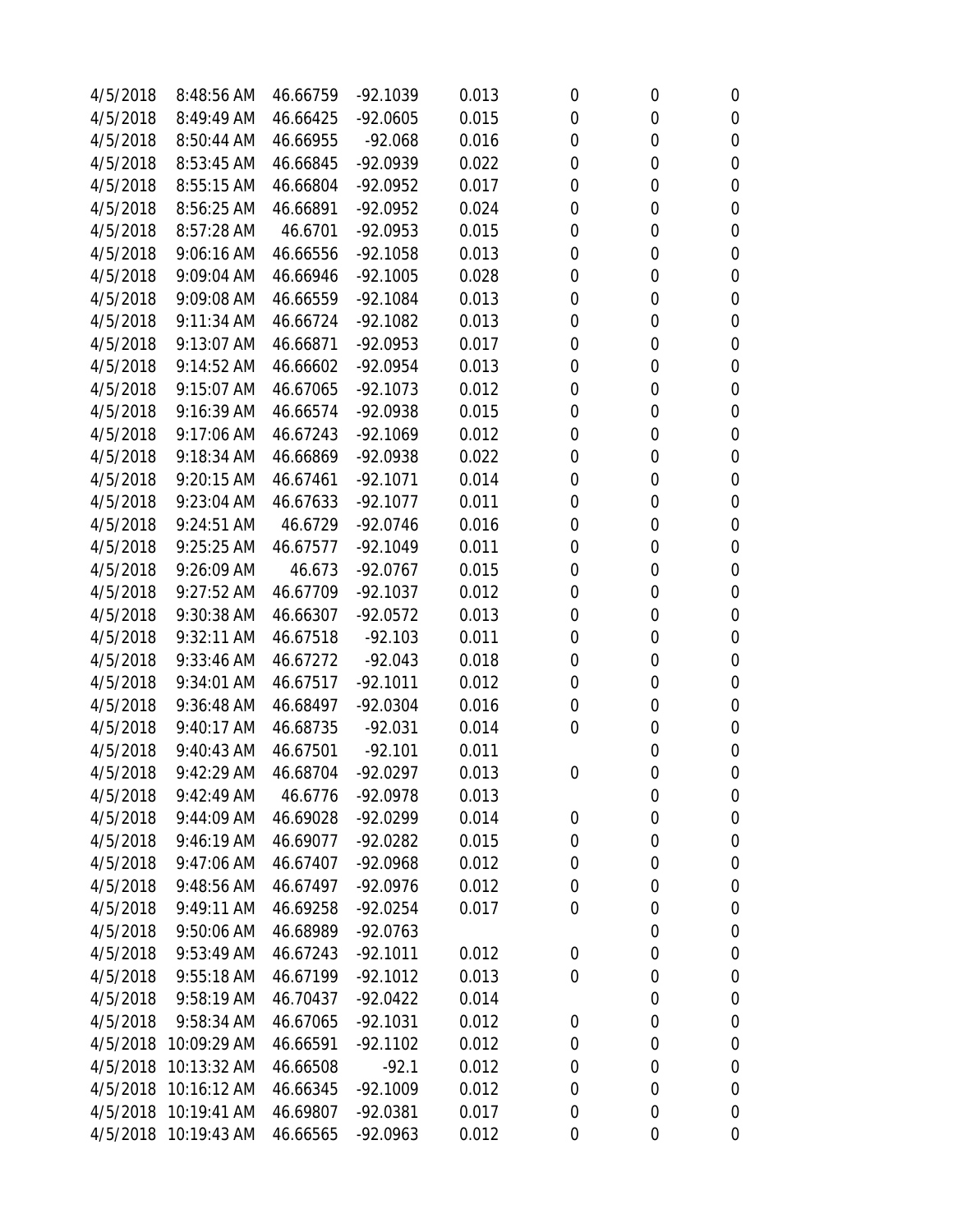| 4/5/2018 | 10:20:47 AM          | 46.69803 | $-92.04$   | 0.016 | 0           | 0 | $\boldsymbol{0}$ |
|----------|----------------------|----------|------------|-------|-------------|---|------------------|
| 4/5/2018 | 10:21:36 AM          | 46.66574 | $-92.0923$ | 0.012 | $\mathbf 0$ | 0 | $\mathbf 0$      |
| 4/5/2018 | 10:21:59 AM          | 46.69827 | $-92.0403$ | 0.015 | 0           | 0 | $\boldsymbol{0}$ |
| 4/5/2018 | 10:25:18 AM          | 46.70096 | $-92.0439$ | 0.013 | 0           | 0 | $\mathbf 0$      |
|          | 4/5/2018 10:25:56 AM | 46.69068 | $-92.0769$ |       |             | 0 | $\boldsymbol{0}$ |
| 4/5/2018 | 10:26:20 AM          | 46.6925  | $-92.0768$ |       |             | 0 | $\mathbf 0$      |
|          | 4/5/2018 10:26:23 AM | 46.70196 | $-92.0449$ | 0.019 | 0           | 0 | $\boldsymbol{0}$ |
| 4/5/2018 | 10:27:26 AM          | 46.70383 | $-92.0465$ | 0.014 | 0           | 0 | $\boldsymbol{0}$ |
| 4/5/2018 | 10:28:56 AM          | 46.70319 | $-92.0482$ | 0.013 | 0           | 0 | $\mathbf 0$      |
|          | 4/5/2018 10:29:34 AM | 46.66768 | $-92.0926$ | 0.012 | 0           | 0 | 0                |
| 4/5/2018 | 10:31:47 AM          | 46.69933 | $-92.0442$ | 0.014 | 0           | 0 | $\mathbf 0$      |
|          | 4/5/2018 10:32:38 AM | 46.69847 | $-92.0456$ | 0.017 | 0           | 0 | $\mathbf 0$      |
| 4/5/2018 | 10:34:08 AM          | 46.70001 | $-92.0479$ | 0.015 | 0           | 0 | $\boldsymbol{0}$ |
| 4/5/2018 | 10:35:39 AM          | 46.70139 | $-92.0493$ | 0.016 | 0           | 0 | $\boldsymbol{0}$ |
| 4/5/2018 | 10:36:57 AM          | 46.70293 | $-92.0513$ | 0.014 | 0           | 0 | $\mathbf 0$      |
| 4/5/2018 | 10:38:24 AM          | 46.70453 | $-92.0533$ | 0.015 | $\mathbf 0$ | 0 | $\mathbf 0$      |
| 4/5/2018 | 10:40 AM             | 46.70665 | $-92.0562$ | 0.01  | 0           | 0 | $\boldsymbol{0}$ |
| 4/5/2018 | 10:41:22 AM          | 46.7083  | $-92.058$  | 0.015 | 0           | 0 | $\mathbf 0$      |
|          | 4/5/2018 10:43:06 AM | 46.70947 | $-92.0597$ | 0.013 | 0           | 0 | $\mathbf 0$      |
| 4/5/2018 | 10:44:42 AM          | 46.71161 | $-92.0626$ | 0.013 | 0           | 0 | $\mathbf 0$      |
| 4/5/2018 | 10:45:43 AM          | 46.71203 | $-92.0632$ | 0.015 | 0           | 0 | $\boldsymbol{0}$ |
| 4/5/2018 | 10:47:26 AM          | 46.71383 | $-92.0635$ | 0.013 | 0           | 0 | $\boldsymbol{0}$ |
| 4/5/2018 | 10:48:41 AM          | 46.71489 | $-92.0621$ | 0.014 | 0           | 0 | $\mathbf 0$      |
|          | 4/5/2018 10:51:01 AM | 46.71795 | $-92.0636$ | 0.015 | 0           | 0 | $\boldsymbol{0}$ |
| 4/5/2018 | 10:53:09 AM          | 46.71672 | $-92.0621$ | 0.017 | 0           | 0 | $\mathbf 0$      |
|          | 4/5/2018 10:54:17 AM | 46.71588 | $-92.061$  | 0.012 | 0           | 0 | $\boldsymbol{0}$ |
| 4/5/2018 | 10:55:15 AM          | 46.71526 | $-92.0603$ | 0.02  | 0           | 0 | $\boldsymbol{0}$ |
| 4/5/2018 | 10:56:42 AM          | 46.67712 | $-92.1027$ | 0.011 | 0           | 0 | $\mathbf 0$      |
|          | 4/5/2018 10:56:46 AM | 46.71303 | $-92.0577$ | 0.012 | 0           | 0 | 0                |
| 4/5/2018 | 10:59:01 AM          | 46.71117 | $-92.0551$ | 0.015 | 0           | 0 | $\mathbf 0$      |
| 4/5/2018 | 11:02:12 AM          | 46.68614 | $-92.1066$ | 0.013 | $\mathbf 0$ | 0 | $\mathbf 0$      |
|          | 4/5/2018 11:10:32 AM | 46.69173 | $-92.1068$ | 0.012 | 0           | 0 | $\boldsymbol{0}$ |
|          | 4/5/2018 11:12:47 AM | 46.69252 | $-92.1072$ | 0.01  | 0           | 0 | 0                |
|          | 4/5/2018 11:14:13 AM | 46.68746 | $-92.0755$ |       |             | 0 | 0                |
|          | 4/5/2018 11:15:43 AM | 46.69072 | $-92.1058$ | 0.012 | 0           | 0 | $\boldsymbol{0}$ |
|          | 4/5/2018 11:18:07 AM | 46.68928 | $-92.1082$ | 0.01  | 0           | 0 | 0                |
|          | 4/5/2018 11:19:17 AM | 46.69013 | $-92.1085$ | 0.01  | 0           | 0 | $\boldsymbol{0}$ |
|          | 4/5/2018 11:20:26 AM | 46.69547 | $-92.0768$ |       | $\mathbf 0$ | 0 | $\boldsymbol{0}$ |
|          | 4/5/2018 11:24:37 AM | 46.692   | $-92.1016$ | 0.012 | 0           | 0 | $\boldsymbol{0}$ |
|          | 4/5/2018 11:26:57 AM | 46.69212 | $-92.103$  | 0.012 | $\mathbf 0$ | 0 | 0                |
|          | 4/5/2018 11:31:27 AM | 46.69282 | $-92.1034$ | 0.011 | 0           | 0 | 0                |
|          | 4/5/2018 11:33:20 AM | 46.69307 | $-92.1022$ | 0.012 | 0           | 0 | $\boldsymbol{0}$ |
|          | 4/5/2018 11:37:20 AM | 46.69655 | $-92.1$    | 0.011 | 0           | 0 | $\boldsymbol{0}$ |
| 4/5/2018 | 11:39:17 AM          | 46.69721 | $-92.0974$ | 0.014 | 0           | 0 | $\boldsymbol{0}$ |
|          | 4/5/2018 11:49:38 AM | 46.69588 | $-92.103$  | 0.011 | 0           | 0 | 0                |
|          | 4/5/2018 11:51:10 AM | 46.68943 | $-92.0728$ |       |             | 0 | 0                |
|          | 4/5/2018 11:52:05 AM | 46.69688 | $-92.1015$ | 0.013 | 0           | 0 | 0                |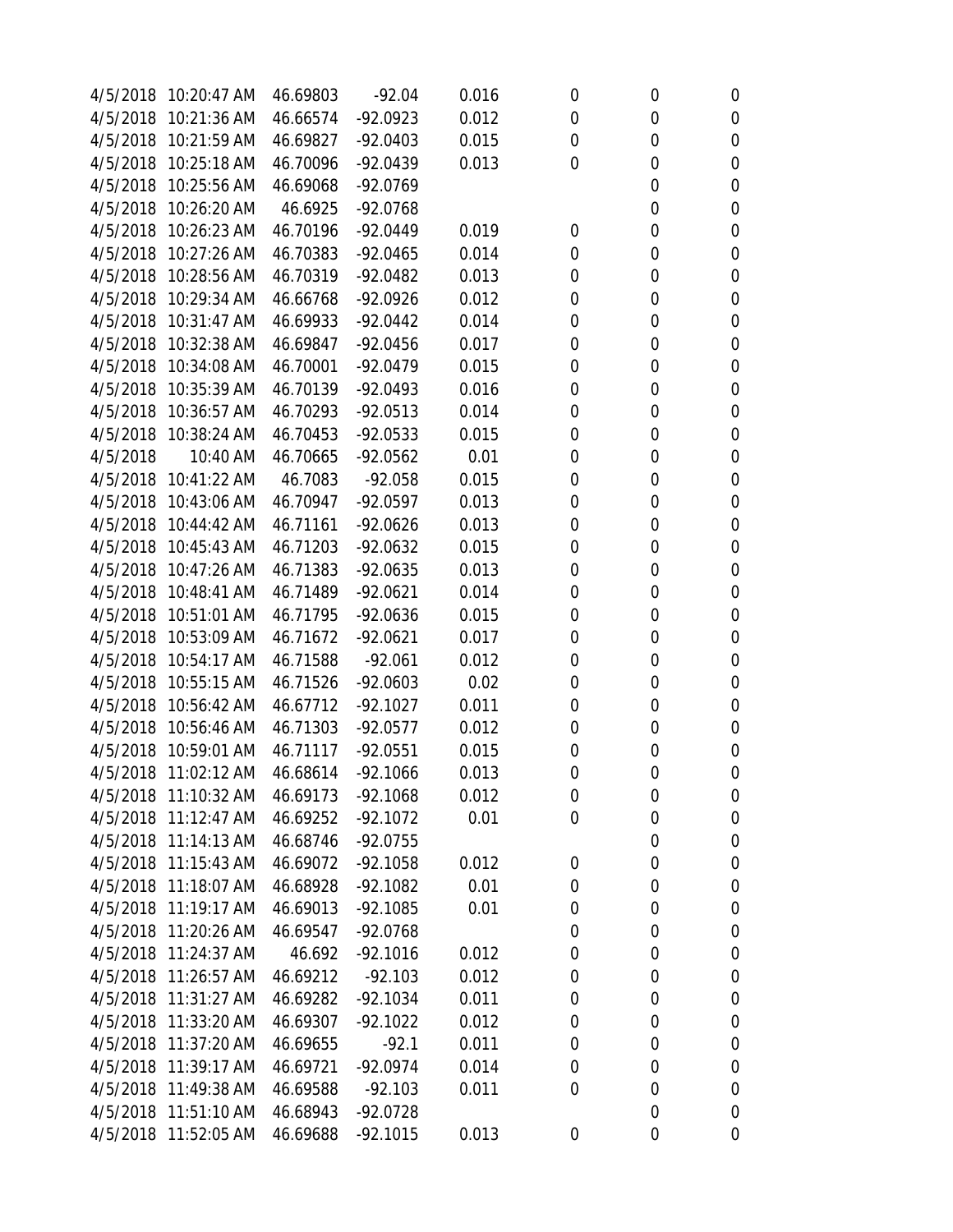| 4/5/2018 | 11:55:41 AM | 46.69837 | $-92.0997$ | 0.013 | 0              | 0           | $\boldsymbol{0}$ |
|----------|-------------|----------|------------|-------|----------------|-------------|------------------|
| 4/5/2018 | 11:58:23 AM | 46.69913 | $-92.0961$ | 0.013 | $\mathbf 0$    | 0           | $\boldsymbol{0}$ |
| 4/5/2018 | 12:00:46 PM | 46.69946 | $-92.095$  | 0.011 | 0              | 0           | $\boldsymbol{0}$ |
| 4/5/2018 | 12:02:39 PM | 46.70053 | $-92.0936$ | 0.012 | $\mathbf 0$    | 0           | $\boldsymbol{0}$ |
| 4/5/2018 | 12:04:52 PM | 46.70169 | $-92.0935$ | 0.011 | 0              | 0           | $\boldsymbol{0}$ |
| 4/5/2018 | 12:07:45 PM | 46.70243 | $-92.0965$ | 0.013 | 0              | 0           | $\mathbf 0$      |
| 4/5/2018 | 12:11:32 PM | 46.68865 | $-92.0714$ |       |                | 0           | $\mathbf 0$      |
| 4/5/2018 | 12:32:28 PM | 46.68975 | $-92.0693$ |       |                | 0           | $\mathbf 0$      |
| 4/5/2018 | 12:48:42 PM | 46.69873 | $-92.0713$ |       |                | 0           | $\boldsymbol{0}$ |
| 4/5/2018 | 1:12:11 PM  | 46.69141 | $-92.0663$ |       |                | 0           | $\boldsymbol{0}$ |
| 4/5/2018 | 1:20 PM     | 46.69755 | $-92.07$   |       |                | 0           | $\boldsymbol{0}$ |
| 4/5/2018 | 1:32:43 PM  | 46.6929  | $-92.0644$ |       |                | 0           | $\boldsymbol{0}$ |
| 4/5/2018 | 1:40:40 PM  | 46.69899 | $-92.1012$ | 0.01  | $\mathbf 0$    | 0           | $\mathbf 0$      |
| 4/5/2018 | 1:43:39 PM  | 46.70024 | $-92.0984$ | 0.01  | $\mathbf 0$    | 0           | $\boldsymbol{0}$ |
| 4/5/2018 | 1:46:08 PM  | 46.70193 | $-92.0996$ | 0.01  | 0              | 0           | $\boldsymbol{0}$ |
| 4/5/2018 | 1:48:28 PM  | 46.70493 | $-92.0996$ | 0.011 | 0              | 0           | $\boldsymbol{0}$ |
| 4/5/2018 | 1:50:42 PM  | 46.70699 | $-92.0995$ | 0.01  | 0              | 0           | $\boldsymbol{0}$ |
| 4/5/2018 | 1:52:15 PM  | 46.70967 | $-92.0991$ | 0.011 | 0              | 0           | $\boldsymbol{0}$ |
| 4/5/2018 | 1:53:25 PM  | 46.71113 | $-92.0994$ | 0.013 | 0              | 0           | $\boldsymbol{0}$ |
| 4/5/2018 | 1:55:13 PM  | 46.71395 | $-92.0994$ | 0.012 | 0              | 0           | $\mathbf 0$      |
| 4/5/2018 | 1:56:41 PM  | 46.6964  | $-92.0684$ |       |                | 0           | $\boldsymbol{0}$ |
| 4/5/2018 | 1:56:55 PM  | 46.71625 | $-92.0992$ | 0.011 | $\mathbf 0$    | 0           | $\boldsymbol{0}$ |
| 4/5/2018 | 1:58:57 PM  | 46.71966 | $-92.0993$ | 0.014 | 0              | 0           | $\boldsymbol{0}$ |
| 4/5/2018 | 2:01:51 PM  | 46.71963 | $-92.1025$ | 0.016 | 0              | 0           | $\boldsymbol{0}$ |
| 4/5/2018 | 2:04:18 PM  | 46.71778 | $-92.1033$ | 0.018 | 0              | 0           | $\mathbf 0$      |
| 4/5/2018 | 2:06:33 PM  | 46.71619 | $-92.1034$ | 0.016 | 0              | 0           | $\mathbf 0$      |
| 4/5/2018 | 2:08:59 PM  | 46.71461 | $-92.1033$ | 0.044 | 0              | 0           | $\mathbf 0$      |
| 4/5/2018 | 2:10:26 PM  | 46.68966 | $-92.0696$ |       |                | 0           | $\boldsymbol{0}$ |
| 4/5/2018 | 2:12:04 PM  | 46.71216 | $-92.1029$ | 0.012 | 0              | 0           | $\boldsymbol{0}$ |
| 4/5/2018 | 2:15:34 PM  | 46.7081  | $-92.1034$ | 0.01  | 0              | 0           | $\mathbf 0$      |
| 4/5/2018 | 2:17:06 PM  | 46.70663 | $-92.1032$ | 0.012 | $\overline{0}$ | $\mathbf 0$ | $\mathbf 0$      |
| 4/5/2018 | 2:20:35 PM  | 46.70661 | $-92.107$  | 0.01  | 0              | 0           | 0                |
| 4/5/2018 | 2:22:16 PM  | 46.68521 | $-92.0767$ | 0.006 | $\mathbf 0$    | 0           | $\mathbf 0$      |
| 4/5/2018 | 2:29:50 PM  | 46.71107 | $-92.1069$ | 0.012 | 0              | 0           | $\boldsymbol{0}$ |
| 4/5/2018 | 2:29:57 PM  | 46.67586 | $-92.0924$ | 0.006 | 0              | 0           | $\boldsymbol{0}$ |
| 4/5/2018 | 2:32:09 PM  | 46.71335 | $-92.1068$ | 0.018 | 0              | 0           | $\boldsymbol{0}$ |
| 4/5/2018 | 2:32:16 PM  | 46.67351 | $-92.0966$ | 0.011 | 0              | 0           | $\mathbf 0$      |
| 4/5/2018 | 2:33:19 PM  | 46.71464 | $-92.1072$ | 0.01  | 0              | 0           | $\boldsymbol{0}$ |
| 4/5/2018 | 2:34:50 PM  | 46.67516 | $-92.0968$ | 0.003 | 0              | 0           | $\mathbf 0$      |
| 4/5/2018 | 2:36:28 PM  | 46.7195  | $-92.1063$ | 0.014 | 0              | 0           | $\boldsymbol{0}$ |
| 4/5/2018 | 2:38:44 PM  | 46.67367 | $-92.0968$ | 0.013 | 0              | 0           | 0                |
| 4/5/2018 | 2:39:58 PM  | 46.72243 | $-92.1053$ | 0.014 | 0              | 0           | $\boldsymbol{0}$ |
| 4/5/2018 | 2:41:47 PM  | 46.72434 | $-92.1063$ | 0.018 | 0              | 0           | $\boldsymbol{0}$ |
| 4/5/2018 | 2:43:57 PM  | 46.72592 | $-92.1073$ | 0.019 | 0              | 0           | $\boldsymbol{0}$ |
| 4/5/2018 | 2:45:48 PM  | 46.72653 | $-92.1056$ | 0.016 | 0              | 0           | $\boldsymbol{0}$ |
| 4/5/2018 | 2:48:02 PM  | 46.72745 | $-92.1024$ | 0.013 | 0              | 0           | 0                |
| 4/5/2018 | 2:50:43 PM  | 46.70039 | $-92.0452$ | 0.003 | 0              | 0           | 0                |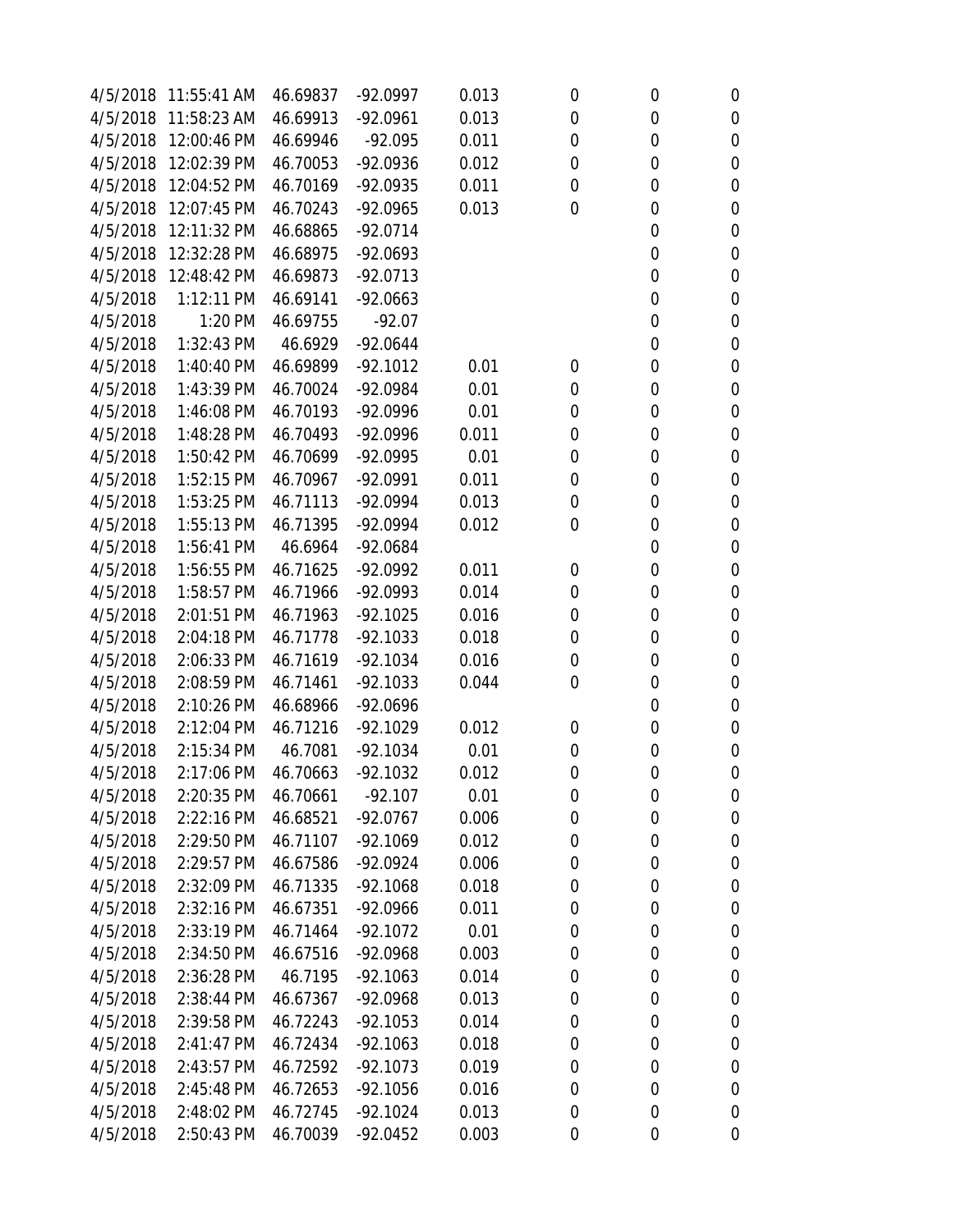| 4/5/2018 | 2:53:24 PM   | 46.69929 | $-92.045$  | 0.004       | 0              | 0                | 0                |
|----------|--------------|----------|------------|-------------|----------------|------------------|------------------|
| 4/5/2018 | 2:54:34 PM   | 46.69789 | $-92.0466$ | 0.004       | 0              | 0                | $\boldsymbol{0}$ |
| 4/5/2018 | 2:56:11 PM   | 46.72944 | $-92.1021$ | 0.015       | 0              | 0                | 0                |
| 4/5/2018 | 2:58:09 PM   | 46.69725 | $-92.0474$ | 0.005       | 0              | 0                | $\boldsymbol{0}$ |
| 4/5/2018 | 2:59:42 PM   | 46.73416 | $-92.1008$ | 0.011       | 0              | 0                | 0                |
| 4/5/2018 | 3:01:11 PM   | 46.69711 | $-92.046$  | 0.003       | 0              | 0                | $\boldsymbol{0}$ |
| 4/5/2018 | 3:01:36 PM   | 46.73692 | $-92.1007$ | 0.013       | 0              | 0                | $\boldsymbol{0}$ |
| 4/5/2018 | 3:03:15 PM   | 46.68979 | $-92.0691$ |             | 0              | 0                | $\boldsymbol{0}$ |
| 4/5/2018 | 3:04:01 PM   | 46.69626 | $-92.0463$ | 0.006       | 0              | 0                | $\boldsymbol{0}$ |
| 4/5/2018 | 3:04:15 PM   | 46.73546 | $-92.0994$ | 0.015       | 0              | 0                | $\mathbf 0$      |
| 4/5/2018 | 3:06:26 PM   | 46.69545 | $-92.0439$ | 0.005       | 0              | 0                | $\mathbf 0$      |
| 4/5/2018 | 3:09:28 PM   | 46.69216 | $-92.0433$ | 0.008       | 0              | 0                | $\boldsymbol{0}$ |
| 4/5/2018 | 3:11:30 PM   | 46.69098 | $-92.043$  | 0.007       | 0              | 0                | $\boldsymbol{0}$ |
| 4/5/2018 | 3:13:37 PM   | 46.69019 | $-92.0422$ | 0.005       | 0              | 0                | $\boldsymbol{0}$ |
| 4/5/2018 | 3:15:31 PM   | 46.72017 | $-92.1298$ | 0.009       | 0              | 0                | $\mathbf 0$      |
| 4/5/2018 | 3:16:24 PM   | 46.69107 | $-92.0462$ | 0.007       | 0              | 0                | $\boldsymbol{0}$ |
| 4/5/2018 | 3:16:52 PM   | 46.7184  | $-92.1298$ | 0.013       | 0              | 0                | $\boldsymbol{0}$ |
| 4/5/2018 | 3:18:33 PM   | 46.68926 | $-92.049$  | 0.007       | 0              | 0                | $\boldsymbol{0}$ |
| 4/5/2018 | 3:18:58 PM   | 46.71616 | $-92.1298$ | 0.013       | 0              | 0                | $\boldsymbol{0}$ |
| 4/5/2018 | 3:22:11 PM   | 46.71355 | $-92.1321$ | 0.01        | 0              | 0                | $\mathbf 0$      |
| 4/5/2018 | 3:22:28 PM   | 46.69516 | $-92.0384$ | 0.007       | 0              | 0                | $\boldsymbol{0}$ |
| 4/5/2018 | 3:24:22 PM   | 46.71053 | $-92.1298$ | 0.01        | 0              | 0                | $\boldsymbol{0}$ |
| 4/5/2018 | 3:28:20 PM   | 46.70945 | $-92.1272$ | 0.01        | 0              | 0                | $\boldsymbol{0}$ |
| 4/5/2018 | 3:29:42 PM   | 46.69387 | $-92.0391$ | 0.007       | 0              | 0                | 0                |
| 4/5/2018 | 3:29:53 PM   | 46.71148 | $-92.1271$ | 0.01        | 0              | 0                | $\boldsymbol{0}$ |
| 4/5/2018 | 3:31:49 PM   | 46.71479 | $-92.1271$ | 0.01        | 0              | 0                | $\boldsymbol{0}$ |
| 4/5/2018 | 3:33:04 PM   | 46.69659 | $-92.0429$ | 0.011       | 0              | 0                | $\boldsymbol{0}$ |
| 4/5/2018 | 3:33:57 PM   | 46.71727 | $-92.1271$ | 0.013       | 0              | 0                | $\boldsymbol{0}$ |
| 4/5/2018 | 3:35:34 PM   | 46.71934 | $-92.127$  | 0.013       | 0              | 0                | 0                |
| 4/5/2018 | 3:35:55 PM   | 46.69939 | $-92.0412$ | 0.008       | 0              | 0                | $\boldsymbol{0}$ |
| 4/5/2018 | 3:38:37 PM   | 46.722   | $-92.1281$ | 0.01        | $\overline{0}$ | $\mathbf 0$      | $\mathbf 0$      |
| 4/5/2018 | 3:38:45 PM   | 46.69956 | $-92.0387$ | 0.007       | 0              | $\boldsymbol{0}$ | 0                |
| 4/5/2018 | 3:41:01 PM   | 46.72142 | $-92.1297$ | $\mathbf 0$ | 0              | 0                | $\boldsymbol{0}$ |
| 4/5/2018 | 3:43:02 PM   | 46.69722 | $-92.0359$ | 0.012       | 0              | 0                | 0                |
| 4/5/2018 | 3:43:03 PM   | 46.71948 | $-92.1258$ | 0.013       | 0              | 0                | 0                |
| 4/5/2018 | 3:44:52 PM   | 46.71695 | $-92.1259$ | 0.01        | $\mathbf 0$    | 0                | 0                |
| 4/5/2018 | 3:46:32 PM   | 46.69924 | $-92.0436$ | 0.004       | 0              | 0                | 0                |
| 4/5/2018 | 3:47:05 PM   | 46.71397 | $-92.126$  | 0.02        | 0              | 0                | 0                |
| 4/5/2018 | 3:48:09 PM   | 46.70014 | $-92.0434$ | 0.017       | 0              | 0                | 0                |
| 4/5/2018 | 3:49:03 PM   | 46.71182 | $-92.1259$ | 0.01        | 0              | 0                | 0                |
| 4/5/2018 | 3:50:17 PM   | 46.70208 | $-92.0434$ | 0.01        | 0              | 0                | $\mathbf 0$      |
| 4/5/2018 | 3:50:47 PM   | 46.70999 | $-92.1258$ |             | 0              |                  |                  |
| 4/5/2018 | $3:52:19$ PM | 46.71026 | $-92.1259$ | 0.01        | 0              | $\boldsymbol{0}$ | 0                |
| 4/5/2018 | 3:55:05 PM   | 46.70663 | $-92.1247$ | 0.013       | 0              | 0                | 0                |
| 4/5/2018 | 3:58:54 PM   | 46.70812 | $-92.1217$ | 0.012       | 0              | 0                | 0                |
| 4/5/2018 | 4:01:36 PM   | 46.70079 | $-92.0446$ | 0.01        | 0              | 0                | 0                |
| 4/5/2018 | 4:01:38 PM   | 46.70852 | $-92.123$  | 0.01        | 0              | $\boldsymbol{0}$ | 0                |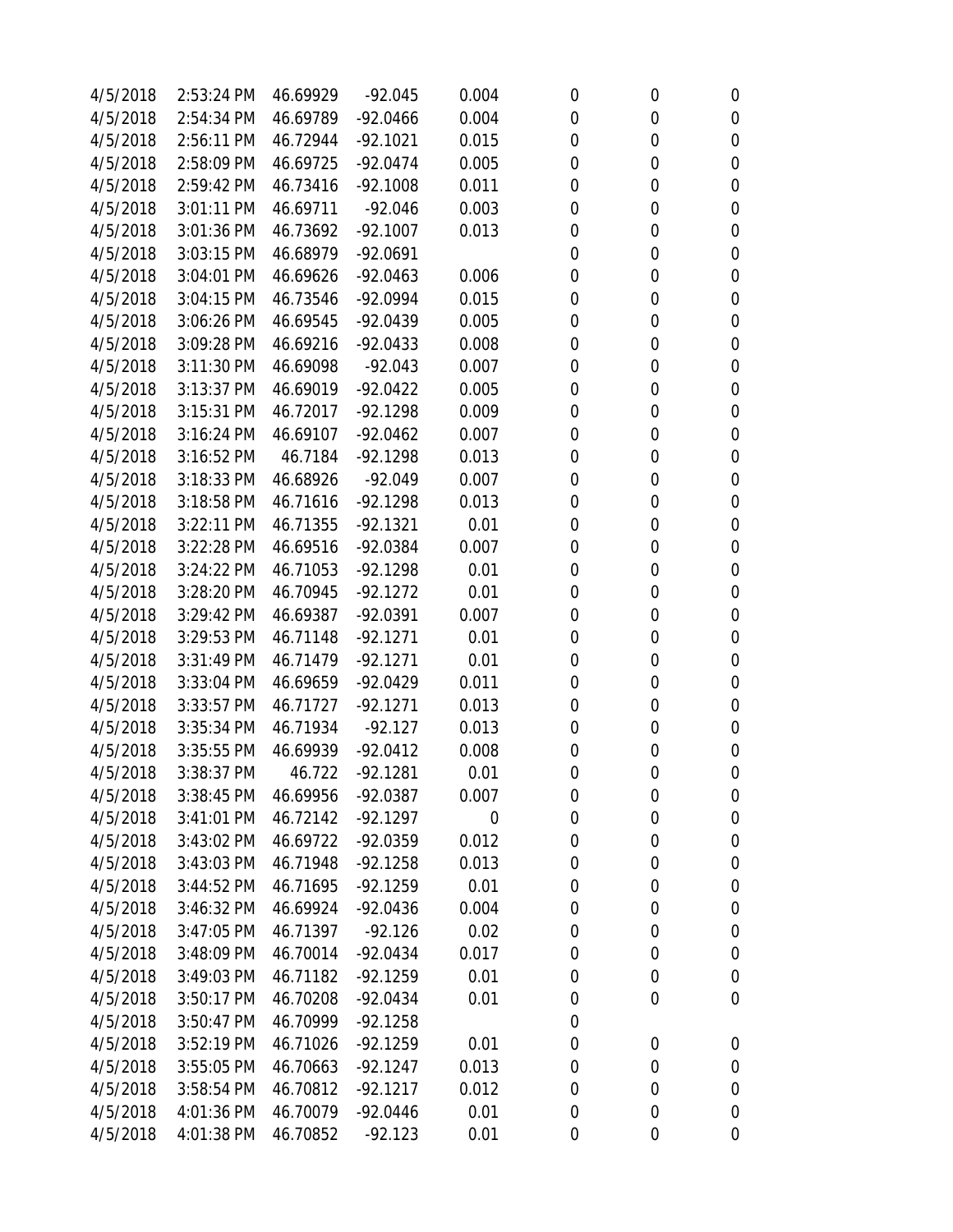| 4/5/2018 | 4:03:26 PM | 46.70165 | $-92.0463$ | 0.01  | 0           | 0           | $\boldsymbol{0}$ |
|----------|------------|----------|------------|-------|-------------|-------------|------------------|
| 4/5/2018 | 4:04:56 PM | 46.70835 | $-92.1205$ | 0.01  | $\mathbf 0$ | 0           | $\mathbf 0$      |
| 4/5/2018 | 4:05:59 PM | 46.70315 | $-92.0475$ | 0.006 | $\mathbf 0$ | 0           | $\mathbf 0$      |
| 4/5/2018 | 4:07:29 PM | 46.71073 | $-92.1206$ | 0.012 | $\mathbf 0$ | 0           | $\mathbf 0$      |
| 4/5/2018 | 4:08:44 PM | 46.70443 | $-92.0454$ | 0.009 | 0           | 0           | $\mathbf 0$      |
| 4/5/2018 | 4:09:48 PM | 46.71278 | $-92.122$  | 0.015 | 0           | 0           | $\mathbf 0$      |
| 4/5/2018 | 4:10:43 PM | 46.70318 | $-92.0447$ | 0.008 | $\mathbf 0$ | 0           | $\mathbf 0$      |
| 4/5/2018 | 4:11:41 PM | 46.71542 | $-92.1217$ | 0.01  | $\mathbf 0$ | 0           | $\mathbf 0$      |
| 4/5/2018 | 4:13:21 PM | 46.718   | $-92.1216$ |       |             |             |                  |
| 4/5/2018 | 4:15:41 PM | 46.71923 | $-92.1204$ | 0.011 | 0           | 0           | 0                |
| 4/5/2018 | 4:18:31 PM | 46.71884 | $-92.1213$ | 0.01  | $\mathbf 0$ | 0           | $\mathbf 0$      |
| 4/5/2018 | 4:20:26 PM | 46.71294 | $-92.1207$ | 0.013 | 0           | 0           | $\mathbf 0$      |
| 4/5/2018 | 4:22:46 PM | 46.70775 | $-92.1205$ | 0.09  | 0           | 0           | $\mathbf 0$      |
| 4/5/2018 | 4:25:20 PM | 46.70678 | $-92.0492$ | 0.004 | $\mathbf 0$ | 0           | $\mathbf 0$      |
| 4/5/2018 | 4:26:08 PM | 46.70732 | $-92.1192$ | 0.08  | 0           | 0           | 0                |
| 4/5/2018 | 4:27:18 PM | 46.70902 | $-92.1193$ | 0.09  | 0           | 0           | $\mathbf 0$      |
| 4/5/2018 | 4:28:39 PM | 46.70993 | $-92.118$  | 0.09  | 0           | 0           | $\mathbf 0$      |
| 4/5/2018 | 4:30:52 PM | 46.70977 | $-92.1176$ | 0.01  | 0           | 0           | $\mathbf 0$      |
| 4/5/2018 | 4:32:24 PM | 46.71204 | $-92.1178$ | 0.011 | 0           | 0           | $\boldsymbol{0}$ |
| 4/5/2018 | 4:33:56 PM | 46.71431 | $-92.1176$ | 0.013 | 0           | 0           | $\mathbf 0$      |
| 4/5/2018 | 4:35:20 PM | 46.71673 | $-92.1177$ | 0.014 | $\mathbf 0$ | 0           | $\mathbf 0$      |
| 4/5/2018 | 4:36:34 PM | 46.71845 | $-92.1184$ | 0.013 | 0           | 0           | $\boldsymbol{0}$ |
| 4/5/2018 | 4:38:12 PM | 46.71866 | $-92.1149$ | 0.012 | $\mathbf 0$ | 0           | $\mathbf 0$      |
| 4/5/2018 | 4:39 PM    | 46.7173  | $-92.1147$ | 0.012 | 0           | 0           | $\boldsymbol{0}$ |
| 4/5/2018 | 4:39:51 PM | 46.71586 | $-92.1148$ | 0.01  | 0           | 0           | $\boldsymbol{0}$ |
| 4/5/2018 | 4:42:12 PM | 46.7138  | $-92.1147$ | 0.013 | $\mathbf 0$ | 0           | $\boldsymbol{0}$ |
| 4/5/2018 | 4:44:10 PM | 46.70951 | $-92.1149$ | 0.012 | 0           | 0           | $\boldsymbol{0}$ |
| 4/5/2018 | 4:45:26 PM | 46.70694 | $-92.1149$ | 0.01  | 0           | 0           | $\boldsymbol{0}$ |
| 4/5/2018 | 4:50:27 PM | 46.67304 | $-92.0985$ | 0.005 | 0           | 0           | $\boldsymbol{0}$ |
| 4/5/2018 | 4:51:44 PM | 46.67089 | $-92.0986$ | 0.003 | 0           | 0           | $\mathbf 0$      |
| 4/5/2018 | 4:54:26 PM | 46.67085 | $-92.0996$ | 0.01  | $\mathbf 0$ | $\mathbf 0$ | $\mathbf 0$      |
| 4/5/2018 | 4:56:41 PM | 46.67124 | $-92.0999$ | 0.004 | 0           | 0           | 0                |
| 4/5/2018 | 4:59:10 PM | 46.67292 | $-92.1014$ | 0.008 | $\mathbf 0$ | 0           | $\boldsymbol{0}$ |
| 4/5/2018 | 5:00:46 PM | 46.6745  | $-92.1013$ | 0.006 | $\mathbf 0$ | 0           | 0                |
| 4/5/2018 | 5:03:26 PM | 46.67482 | $-92.1017$ | 0.007 | $\mathbf 0$ | 0           | $\boldsymbol{0}$ |
| 4/5/2018 | 5:05:57 PM | 46.67538 | $-92.1011$ | 0.006 | 0           | 0           | $\boldsymbol{0}$ |
| 4/5/2018 | 5:14:27 PM | 46.70693 | $-92.1069$ | 0.009 | 0           | 0           | $\boldsymbol{0}$ |
| 4/5/2018 | 5:15:57 PM | 46.7088  | $-92.107$  | 0.013 | 0           | 0           | $\boldsymbol{0}$ |
| 4/5/2018 | 5:17:29 PM | 46.71092 | $-92.1069$ | 0.014 | $\mathbf 0$ | 0           | $\boldsymbol{0}$ |
| 4/5/2018 | 5:18:36 PM | 46.71184 | $-92.107$  | 0.012 | 0           | 0           | $\boldsymbol{0}$ |
| 4/5/2018 | 5:19:27 PM | 46.71349 | $-92.1072$ | 0.013 | 0           | 0           | 0                |
| 4/5/2018 | 5:20:49 PM | 46.68476 | $-92.1011$ | 0.005 | 0           | 0           | $\boldsymbol{0}$ |
| 4/5/2018 | 5:21:23 PM | 46.71569 | $-92.1069$ | 0.011 | 0           | 0           | $\boldsymbol{0}$ |
| 4/5/2018 | 5:22:50 PM | 46.71734 | $-92.107$  | 0.013 | 0           | 0           | $\boldsymbol{0}$ |
| 4/5/2018 | 5:26:06 PM | 46.71797 | $-92.1057$ | 0.021 | $\mathbf 0$ | 0           | 0                |
| 4/5/2018 | 5:27:29 PM | 46.71573 | $-92.1057$ | 0.008 | 0           | 0           | 0                |
| 4/5/2018 | 5:33 PM    | 46.69212 | $-92.1021$ | 0.005 | 0           | 0           | 0                |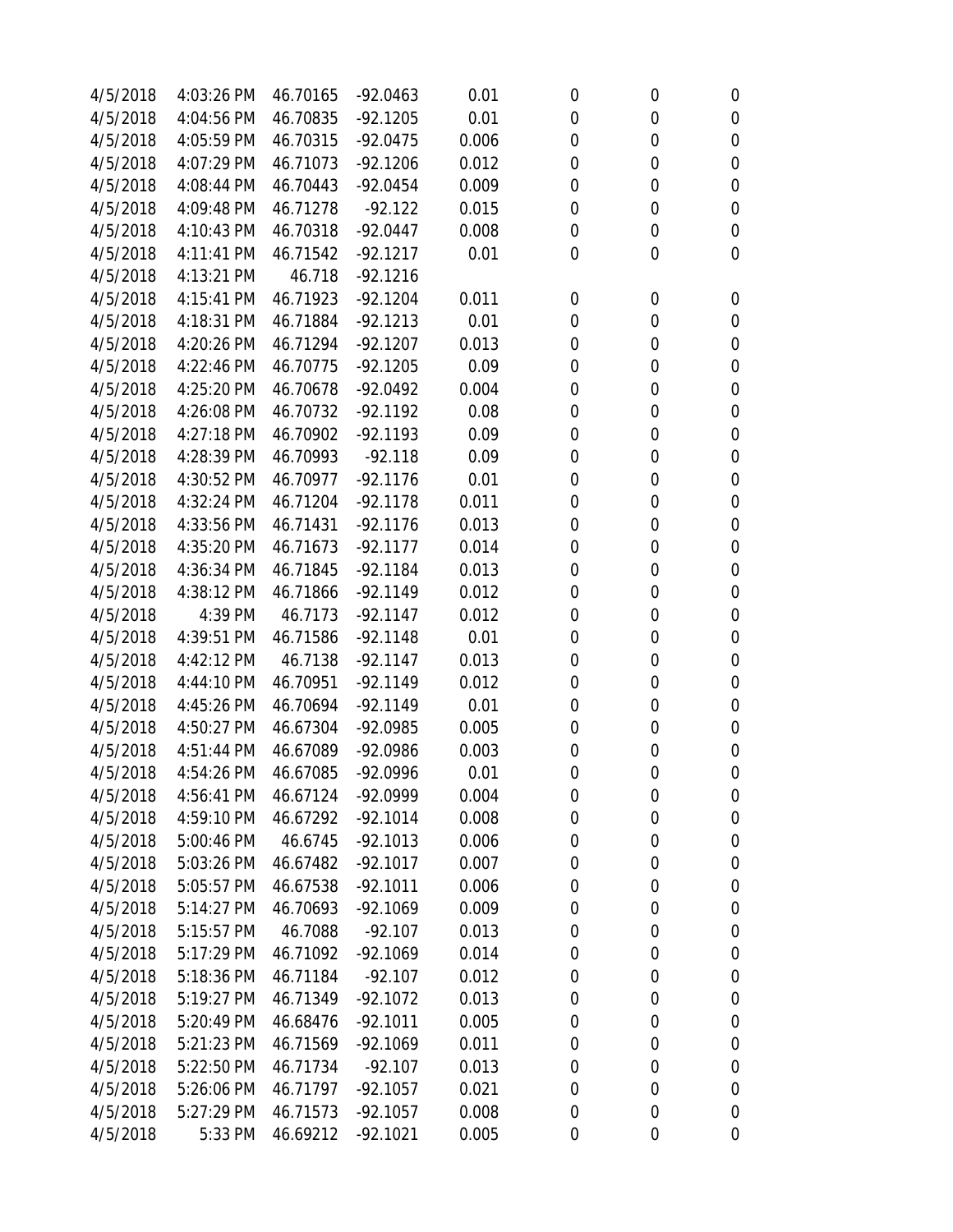| 4/5/2018 | 5:34 PM    | 46.70591 | $-92.0997$ | 0.014 | 0           | 0           | 0                |
|----------|------------|----------|------------|-------|-------------|-------------|------------------|
| 4/5/2018 | 5:36 PM    | 46.70743 | $-92.0994$ | 0.006 | $\mathbf 0$ | 0           | $\boldsymbol{0}$ |
| 4/5/2018 | 5:37:21 PM | 46.70927 | $-92.0995$ | 0.012 | 0           | 0           | $\mathbf 0$      |
| 4/5/2018 | 5:40:51 PM | 46.7162  | $-92.0979$ | 0.011 | 0           | 0           | $\boldsymbol{0}$ |
| 4/5/2018 | 5:43:33 PM | 46.72348 | $-92.0966$ | 0.014 | 0           | 0           | 0                |
| 4/5/2018 | 5:45:23 PM | 46.72556 | $-92.0963$ | 0.014 | 0           | 0           | $\boldsymbol{0}$ |
| 4/5/2018 | 5:47:06 PM | 46.72773 | $-92.0963$ | 0.014 | 0           | 0           | $\boldsymbol{0}$ |
| 4/5/2018 | 5:47:51 PM | 46.70105 | $-92.0391$ | 0.01  | 0           | 0           | $\boldsymbol{0}$ |
| 4/5/2018 | 5:49:18 PM | 46.72701 | $-92.092$  | 0.011 | 0           | 0           | $\mathbf 0$      |
| 4/5/2018 | 5:50:53 PM | 46.70006 | $-92.0375$ | 0.011 | 0           | 0           | $\mathbf 0$      |
| 4/5/2018 | 5:51:15 PM | 46.72506 | $-92.092$  | 0.012 | 0           | 0           | $\mathbf 0$      |
| 4/5/2018 | 5:53:15 PM | 46.72166 | $-92.0921$ | 0.009 | 0           | 0           | $\boldsymbol{0}$ |
| 4/5/2018 | 5:54:58 PM | 46.72008 | $-92.0894$ | 0.013 | 0           | 0           | $\mathbf 0$      |
| 4/5/2018 | 5:56:30 PM | 46.70003 | $-92.0375$ | 0.007 | $\mathbf 0$ | 0           | $\boldsymbol{0}$ |
| 4/5/2018 | 5:57:14 PM | 46.71806 | $-92.0922$ | 0.09  | 0           | 0           | $\mathbf 0$      |
| 4/5/2018 | 5:58:49 PM | 46.71535 | $-92.0921$ | 0.06  | 0           | 0           | $\boldsymbol{0}$ |
| 4/5/2018 | 5:59:43 PM | 46.71396 | $-92.092$  | 0.012 | 0           | 0           | 0                |
| 4/5/2018 | 6:01:08 PM | 46.71178 | $-92.0921$ | 0.013 | 0           | 0           | $\boldsymbol{0}$ |
| 4/5/2018 | 6:02:27 PM | 46.70985 | $-92.0936$ | 0.014 | 0           | 0           | $\boldsymbol{0}$ |
| 4/5/2018 | 6:02:34 PM | 46.69769 | $-92.0351$ | 0.008 | 0           | 0           | $\mathbf 0$      |
| 4/5/2018 | 6:03:06 PM | 46.70845 | $-92.094$  | 0.012 | $\mathbf 0$ | 0           | $\boldsymbol{0}$ |
| 4/5/2018 | 6:03:55 PM | 46.70637 | $-92.0947$ | 0.014 | $\mathbf 0$ | 0           | $\mathbf 0$      |
| 4/5/2018 | 6:11:44 PM | 46.69699 | $-92.0405$ | 0.013 | 0           | 0           | $\mathbf 0$      |
| 4/5/2018 | 7:57:32 PM | 46.7113  | $-92.0582$ | 0.011 | 0           | 0           | 0                |
| 4/5/2018 | 8:10:39 PM | 46.68775 | $-92.0329$ | 0.018 | 0           | 0           | $\mathbf 0$      |
| 4/5/2018 | 8:15 PM    | 46.68576 | $-92.0315$ | 0.024 | $\mathbf 0$ | 0           | $\mathbf 0$      |
| 4/5/2018 | 8:20:28 PM | 46.68317 | $-92.0349$ | 0.012 | 0           | 0           | $\mathbf 0$      |
| 4/5/2018 | 8:22:05 PM | 46.67964 | $-92.0408$ | 0.01  | 0           | 0           | $\mathbf 0$      |
| 4/5/2018 | 8:26:43 PM | 46.67606 | $-92.0378$ | 0.021 | 0           | 0           | 0                |
| 4/5/2018 | 8:30:33 PM | 46.67408 | $-92.041$  | 0.018 | 0           | 0           | $\mathbf 0$      |
| 4/5/2018 | 8:33:14 PM | 46.67132 | $-92.0455$ | 0.014 | $\mathbf 0$ | $\mathbf 0$ | $\mathbf 0$      |
| 4/5/2018 | 8:35:49 PM | 46.66752 | $-92.051$  | 0.017 | 0           | 0           | 0                |
| 4/5/2018 | 8:38:13 PM | 46.66522 | $-92.0546$ | 0.021 | 0           | 0           | 0                |
| 4/5/2018 | 8:41:38 PM | 46.66339 | $-92.0579$ | 0.015 | 0           | 0           | 0                |
| 4/5/2018 | 8:44:19 PM | 46.66543 | $-92.0634$ | 0.009 | 0           | 0           | 0                |
| 4/5/2018 | 8:45:24 PM | 46.66909 | $-92.079$  | 0.019 | 0           | 0           | 0                |
| 4/5/2018 | 8:48:45 PM | 46.66978 | $-92.0679$ | 0.012 | 0           | 0           | 0                |
| 4/5/2018 | 8:51:17 PM | 46.66651 | $-92.0797$ | 0.016 | 0           | 0           | 0                |
| 4/5/2018 | 8:52:53 PM | 46.67057 | $-92.0662$ | 0.013 | 0           | 0           | 0                |
| 4/5/2018 | 8:54:18 PM | 46.66935 | $-92.0857$ | 0.028 | 0           | 0           | 0                |
| 4/5/2018 | 8:56:39 PM | 46.67223 | $-92.0664$ | 0.016 | 0           | 0           | 0                |
| 4/5/2018 | 8:57:58 PM | 46.6699  | $-92.0913$ | 0.042 | 0           | 0           | 0                |
| 4/5/2018 | 8:59:58 PM | 46.67465 | $-92.0666$ | 0.012 | 0           | 0           | 0                |
| 4/5/2018 | 9:00:57 PM | 46.66785 | $-92.0921$ | 0.045 | 0           | 0           | 0                |
| 4/5/2018 | 9:04:26 PM | 46.66493 | $-92.0942$ | 0.037 | 0           | 0           | 0                |
| 4/5/2018 | 9:07:18 PM | 46.66563 | $-92.0968$ | 0.038 | 0           | 0           | 0                |
| 4/5/2018 | 9:08:59 PM | 46.66205 | $-92.06$   | 0.009 | 0           | 0           | 0                |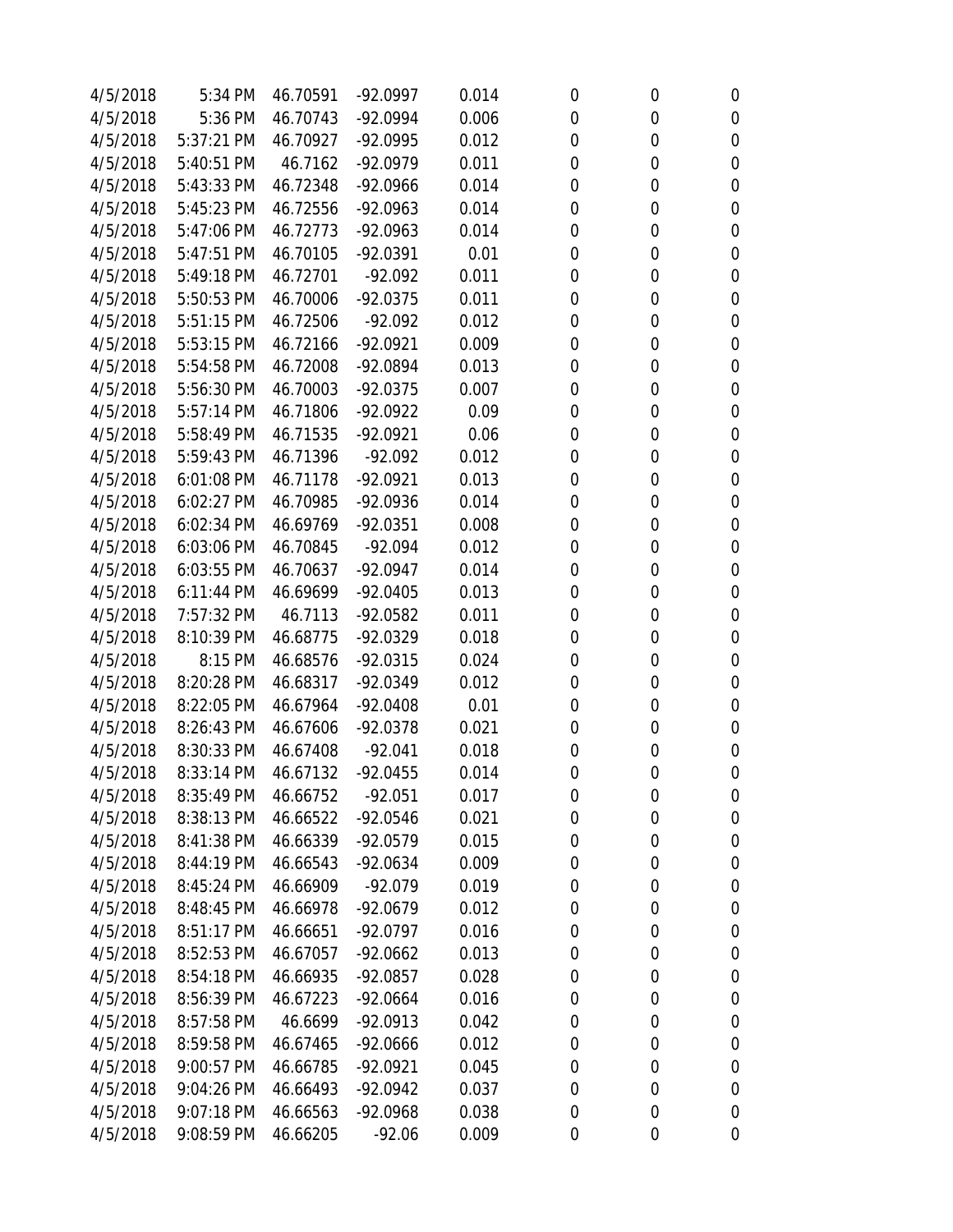| 4/5/2018 | 9:09:47 PM           | 46.66554 | $-92.0999$ | 0.042 | 0           | 0           | $\boldsymbol{0}$ |
|----------|----------------------|----------|------------|-------|-------------|-------------|------------------|
| 4/5/2018 | 9:12:01 PM           | 46.66236 | $-92.0996$ | 0.052 | $\mathbf 0$ | 0           | $\boldsymbol{0}$ |
| 4/5/2018 | 9:13:10 PM           | 46.65929 | $-92.0646$ | 0.01  | $\mathbf 0$ | 0           | $\boldsymbol{0}$ |
| 4/5/2018 | 9:15:43 PM           | 46.66139 | $-92.0664$ | 0.016 | $\mathbf 0$ | 0           | $\boldsymbol{0}$ |
| 4/5/2018 | 9:17:36 PM           | 46.65856 | $-92.0998$ | 0.046 | 0           | 0           | $\boldsymbol{0}$ |
| 4/5/2018 | 9:18:24 PM           | 46.65959 | $-92.0658$ | 0.013 | 0           | 0           | $\mathbf 0$      |
| 4/5/2018 | 9:20:05 PM           | 46.65987 | $-92.1027$ | 0.063 | $\mathbf 0$ | 0           | $\mathbf 0$      |
| 4/5/2018 | 9:20:46 PM           | 46.65815 | $-92.0664$ | 0.014 | 0           | 0           | $\mathbf 0$      |
| 4/5/2018 | 9:24:22 PM           | 46.65534 | $-92.0665$ | 0.01  | $\mathbf 0$ | 0           | $\boldsymbol{0}$ |
| 4/5/2018 | 9:25:10 PM           | 46.66483 | $-92.1028$ | 0.066 | 0           | 0           | $\boldsymbol{0}$ |
| 4/5/2018 | 9:28:11 PM           | 46.663   | $-92.057$  | 0.013 | 0           | 0           | $\boldsymbol{0}$ |
| 4/5/2018 | 9:30:43 PM           | 46.66816 | $-92.1007$ | 0.059 | 0           | 0           | $\boldsymbol{0}$ |
| 4/5/2018 | 9:36:35 PM           | 46.66804 | $-92.0972$ | 0.065 | 0           | 0           | $\mathbf 0$      |
| 4/5/2018 | 9:37:50 PM           | 46.67973 | $-92.0395$ | 0.012 | $\mathbf 0$ | 0           | $\mathbf 0$      |
| 4/5/2018 | 9:39:55 PM           | 46.66949 | $-92.1011$ |       |             |             |                  |
| 4/5/2018 | 9:41:37 PM           | 46.6846  | $-92.0323$ | 0.011 | 0           | 0           | $\boldsymbol{0}$ |
| 4/5/2018 | 9:44:36 PM           | 46.68389 | $-92.029$  | 0.012 | 0           | 0           | $\boldsymbol{0}$ |
| 4/5/2018 | 9:47:21 PM           | 46.68612 | $-92.0302$ | 0.014 | 0           | 0           | $\boldsymbol{0}$ |
| 4/5/2018 | 9:50:21 PM           | 46.68772 | $-92.0321$ | 0.014 | 0           | 0           | $\boldsymbol{0}$ |
| 4/5/2018 | 9:54:16 PM           | 46.68939 | $-92.0327$ | 0.013 | 0           | 0           | $\mathbf 0$      |
| 4/5/2018 | 9:57:52 PM           | 46.68939 | $-92.0326$ | 0.01  | $\mathbf 0$ | 0           | $\boldsymbol{0}$ |
| 4/5/2018 | 9:59:57 PM           | 46.66694 | $-92.1066$ | 0.03  | 0           | 0           | $\boldsymbol{0}$ |
| 4/5/2018 | 10:00:59 PM          | 46.6913  | $-92.0299$ | 0.01  | $\mathbf 0$ | 0           | $\boldsymbol{0}$ |
| 4/5/2018 | 10:03:55 PM          | 46.68912 | $-92.0287$ | 0.022 | 0           | 0           | $\boldsymbol{0}$ |
| 4/5/2018 | 10:04:15 PM          | 46.66834 | $-92.1082$ | 0.047 | 0           | 0           | $\boldsymbol{0}$ |
| 4/5/2018 | 10:06:33 PM          | 46.68801 | $-92.029$  | 0.012 | $\mathbf 0$ | 0           | $\mathbf 0$      |
| 4/5/2018 | 10:07:41 PM          | 46.6714  | $-92.1072$ | 0.024 | 0           | 0           | $\boldsymbol{0}$ |
| 4/5/2018 | 10:10:31 PM          | 46.68688 | $-92.0273$ | 0.019 | 0           | 0           | $\boldsymbol{0}$ |
| 4/5/2018 | 10:12:51 PM          | 46.67489 | $-92.1057$ | 0.071 | 0           | 0           | $\boldsymbol{0}$ |
| 4/5/2018 | 10:13:36 PM          | 46.68665 | $-92.029$  | 0.016 | 0           | 0           | $\boldsymbol{0}$ |
| 4/5/2018 | 10:16:33 PM          | 46.6764  | $-92.1071$ | 0.04  | $\mathbf 0$ | $\mathbf 0$ | $\mathbf 0$      |
| 4/5/2018 | 10:16:41 PM          | 46.68861 | $-92.0257$ | 0.032 | 0           | 0           | 0                |
| 4/5/2018 | 10:20:18 PM          | 46.67489 | $-92.1036$ | 0.058 | 0           | 0           | $\boldsymbol{0}$ |
| 4/5/2018 | 10:21:35 PM          | 46.67714 | $-92.0106$ |       |             | 0           | 0                |
| 4/5/2018 | 10:24:40 PM          | 46.67318 | $-92.1027$ | 0.036 | 0           | 0           | $\boldsymbol{0}$ |
|          | 4/5/2018 10:25:25 PM | 46.67524 | $-92.0093$ | 0.02  | 0           | 0           | $\boldsymbol{0}$ |
| 4/5/2018 | 10:26:58 PM          | 46.67356 | $-92.1011$ | 0.05  | 0           | 0           | $\boldsymbol{0}$ |
|          | 4/5/2018 10:28:50 PM | 46.67359 | $-92.0085$ | 0.043 | 0           |             |                  |
| 4/5/2018 | 10:29:36 PM          | 46.67532 | $-92.1$    | 0.105 | 0           | 0           | $\boldsymbol{0}$ |
| 4/5/2018 | 10:31:46 PM          | 46.67121 | $-92.0081$ | 0.013 | 0           | 0           | $\boldsymbol{0}$ |
| 4/5/2018 | 10:36:34 PM          | 46.6731  | $-92.0063$ | 0.016 | 0           | 0           | 0                |
| 4/5/2018 | 10:39:35 PM          | 46.67316 | $-92.0063$ | 0.03  | 0           | 0           | $\boldsymbol{0}$ |
|          | 4/5/2018 10:39:48 PM | 46.67502 | -92.0998   | 0.07  | 0           | 0           | $\boldsymbol{0}$ |
| 4/5/2018 | 10:42:13 PM          | 46.67489 | $-92.0994$ | 0.075 | 0           | 0           | $\boldsymbol{0}$ |
| 4/5/2018 | 10:43 PM             | 46.67518 | $-92.0057$ | 0.022 | $\mathbf 0$ | 0           | 0                |
| 4/5/2018 | 10:46:20 PM          | 46.67666 | $-92.0063$ |       | $\mathbf 0$ | 0           | $\mathbf 0$      |
|          | 4/5/2018 10:46:51 PM | 46.67473 | $-92.0984$ |       |             |             |                  |